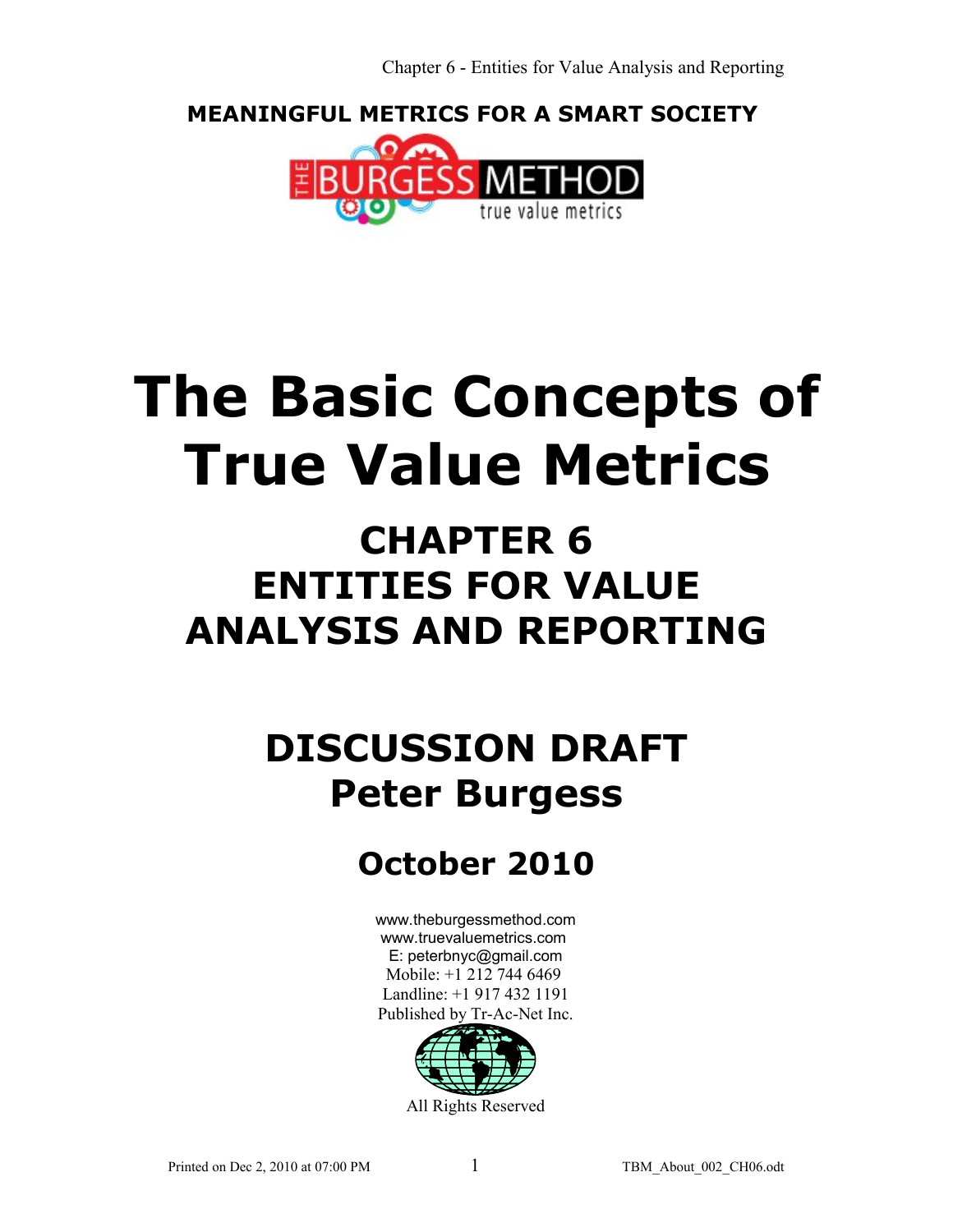## **Where To Manage and Coordinate?**

## **If Government is Involved! Management and coordination will be at the top!**

If government is involved, then the management and coordination will have its center of gravity at the top … and it will not work.

In parallel with the "top" level initiatives, there needs to be a series of modest scale activities that have focus on community and are able to be managed and coordinated to do tangible work. These activities can successful and contribute to community progress. These activities can work and contribute to the reported success of organizations

Nevertheless it will be at the "top" that there will be an ongoing assessment of performance … and the establishment will keep on doing its statistical compilations at this level. These statistical series have some value … they are a long time series, and though they are almost 100% useless for decision making they do serve as fairly useful proxies for aggregate performance.

## **Better at Community Level Multi-sector at the community level**

Almost nothing will work when it is planned "in a silo" with the intention of operating "in a silo". This is the planning model of most single sector initiatives … and also explains why most of these initiatives are impressive failures.

Attempts to coordinate a set of single silo initiatives at the "top" so that they work together at the community level never works … but just adds another level of coordination at the "top" while doing nothing much of use at the community level.

Activities are community specific … or place specific. Activities that are priority in a community are those that are addressing priority needs in the community.

Expertise is sector specific, and to be useful it needs to be able to reach the community and the activities where the expertise is used. Expertise may come to an activity in a variety of ways ranging from an Internet connection to the engagement of consultants and organizations with deep sector knowledge.

Many communities have multiple deficits … and in these cases the deficits may aggregate to make it very difficult to have successful activities to address any of the needs. This is a challenge and the starting point is data … and then small steps over time to help the the community to move forward.

For a continuum of progress there has to be deep understanding of what can be done at the community level … everywhere!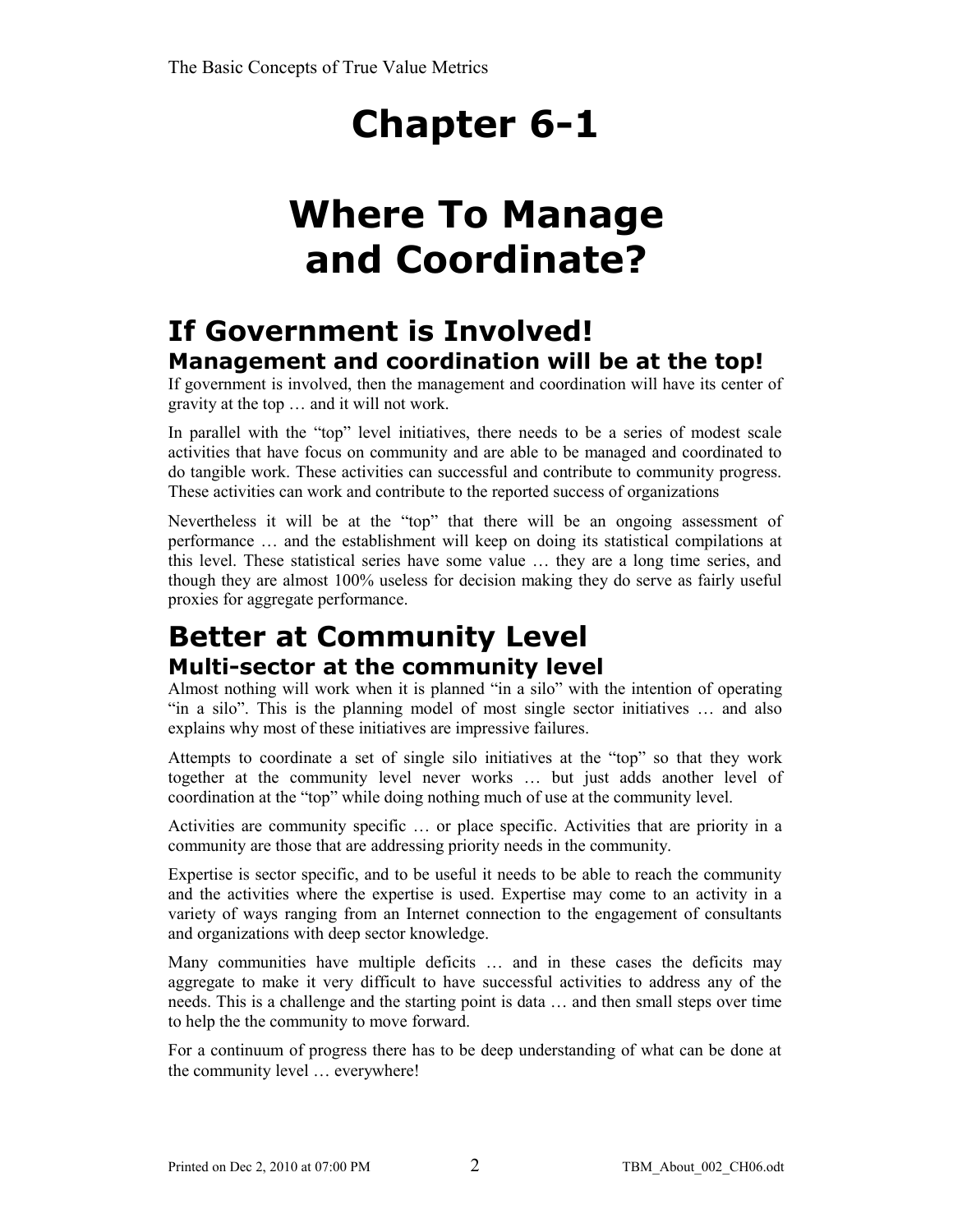## **Where To Engage?**

## **Practical Aspects of Micro-Up How best to plan, manage and coordinate?**

The focal point of many years of failed development has been top down planning and resource allocation together with a preoccupation with profit at the expense of value. The idea of micro-up bottom of the pyramid empowerment rather than the prevailing top down development model holds the promise of better performance, but there are practical difficulties.

TVM addresses the broad issue of data and its use for decision making, oversight and accountability. This can go a long way towards addressing the challenge of bottom of the pyramid empowerment, the allocation of scarce resources and accountability for their effective use.

## **With government, decision making at the top!**

If government is the focal point, then planning, management and coordination will be at the top … and it will not work.

In parallel with the "top" level initiatives, there needs to be a series of modest scale activities that have focus on community and are able to be managed and coordinated to do tangible work. These activities can successful and contribute to community progress. These activities can work and contribute to the reported success of organizations

Nevertheless it will be at the "top" that there will be an ongoing assessment of performance … and the establishment will keep on doing its statistical compilations at this level. These statistical series have some value … they are a long time series, and though they are almost 100% useless for decision making they do serve as fairly useful proxies for aggregate performance.

### **With community, decision making bottom-up**

Activities are community specific … or place specific. Activities that are priority in a community are those that can address priority needs in the community. The best place to ascertain community priorities is in the community … and it is in the community that there should be planning.

Many communities have multiple deficits … and in these cases addressing only one of the deficits may not have much impact.

## **Which disease to die from?**

A child may be treated for malaria and live because this is a global priority for donors … but then die a month later from some water-borne disease that is not being addressed.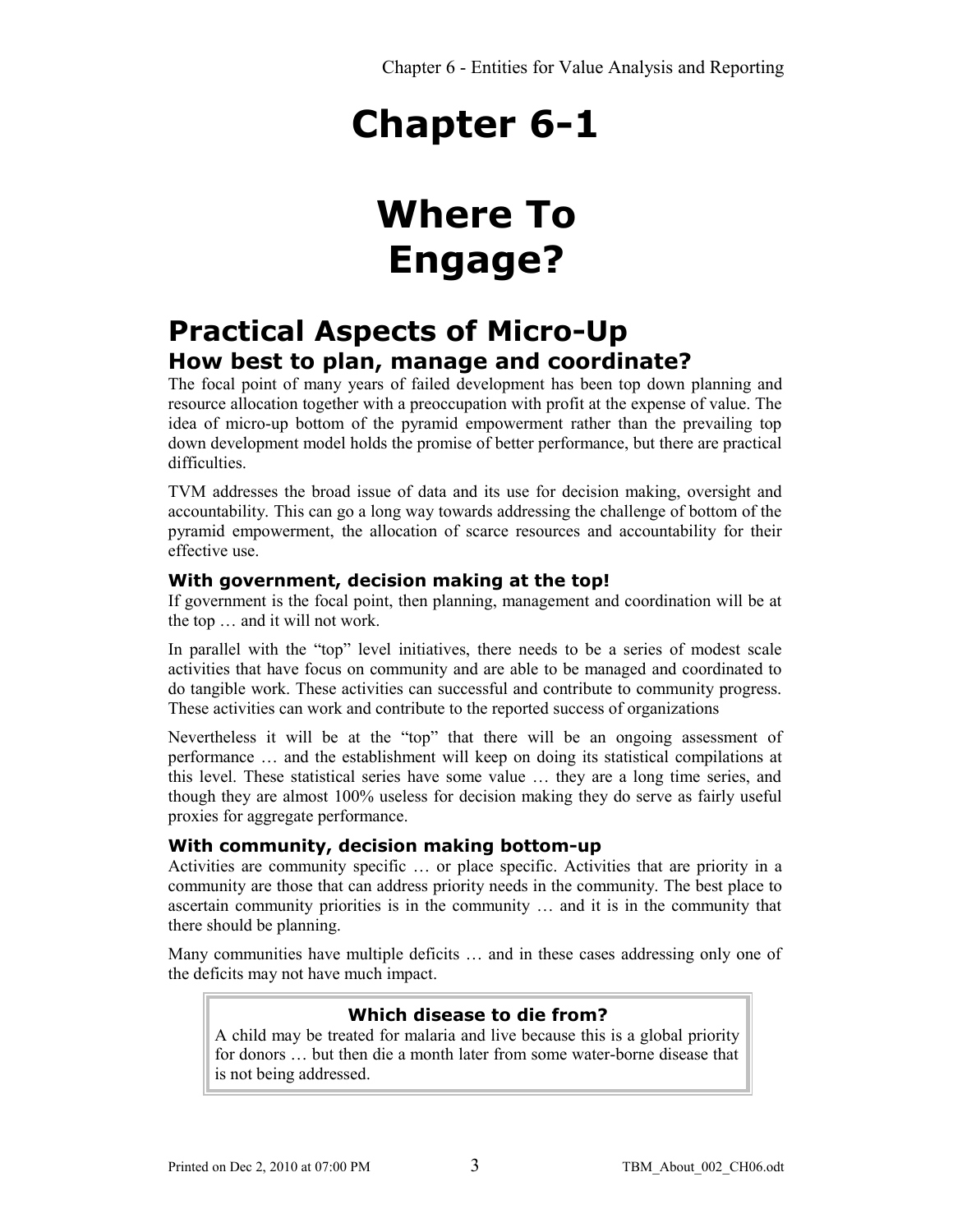Planning and assessing progress at the community level is very much easier than trying to get the same level of certainty at a national or global level.

#### **At community level … multi-sector coordination**

Almost nothing will work when it is planned "in a silo" with the plan to operate "in a silo". This is the planning model for most single sector initiatives … and explains why most of these initiatives are impressive failures. This is the planning model used almost universally by the World Bank, the UN and official development assistance agencies like USAID, DfID, and others.

Attempts to coordinate a set of single silo initiatives at the "top" so that they work together at the community level never works. Usually this merely adds another level of coordination on "top" of what is already, not to mention adding expense, while doing nothing tangible for coordination at the community level.

Expertise is sector specific, and to be useful it needs to be able to reach the community and the activities where the expertise is used. Expertise may come to an activity in a variety of ways ranging from an Internet connection to the engagement of consultants and organizations with deep sector knowledge. Broadly speaking the key know-how should be "pulled" into the community to address some priority rather than being pushed.

For a continuum of progress there has to be deep understanding of what can be done at the community level … everywhere! A starting point is to have a modest set of community level data which may, over time, be expanded as the community progresses.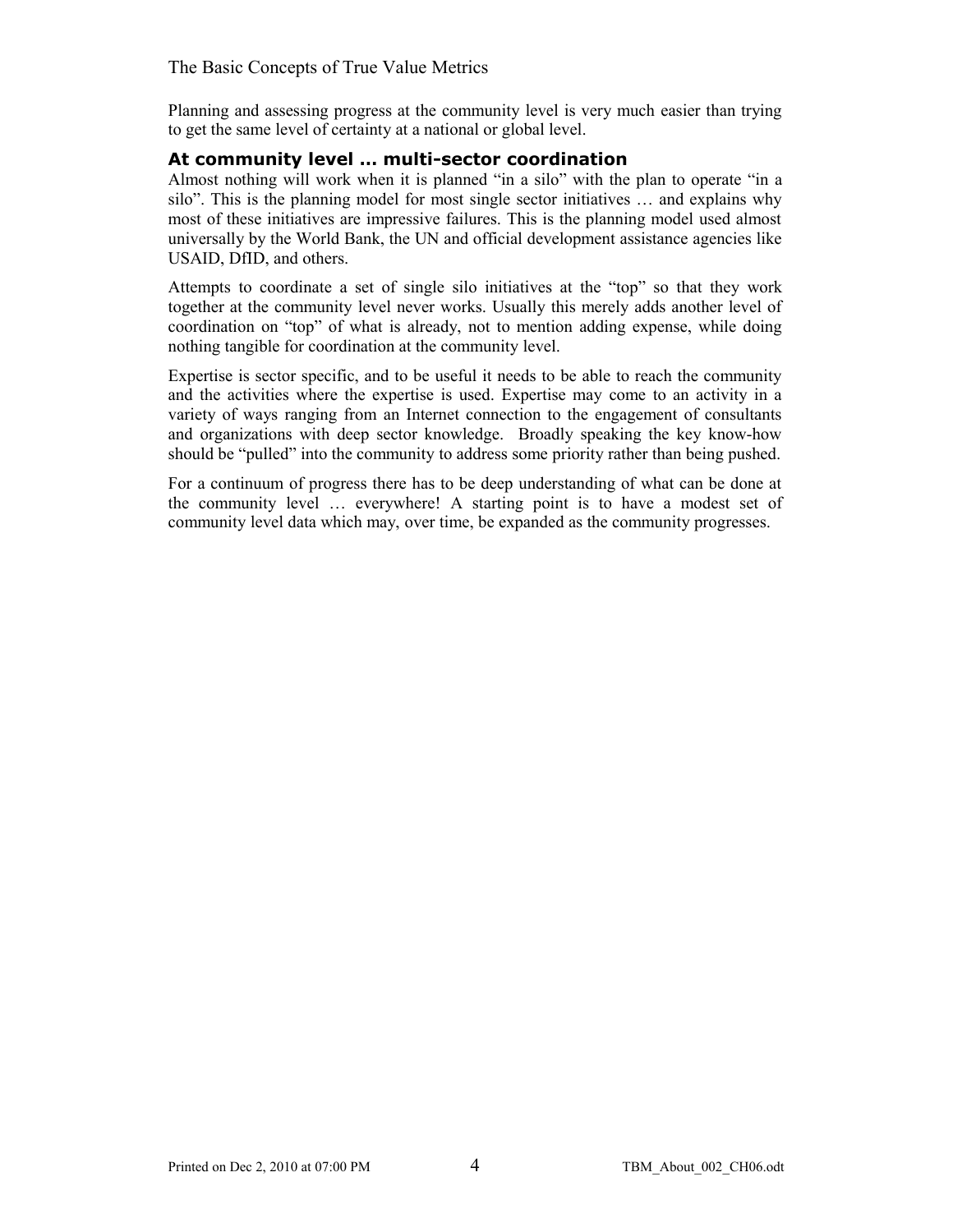## **Communities**

## **Community Is the Focus of TVM Communities are where people live All communities are different**

Community is where people live and work. It has been said that "all politics is local", but it is even more true that "all life is local". There are many advantages associated with community focus planning, with the ability to have programs that are of a manageable size, and the ability to see the impact, and adjust to handle constraints that would otherwise disrupt progress. In a community the decision making is done by people … and cause and effect are meaningful … not merely remote statistical abstractions.

Relief and development analysis is complex … but is simpler at the community level than at a national level. With a community focus approach it is possible for analysis to be simplified to focus on material activities that are most impacting performance of the community. Community analysis is location specific and community centric, rather than the more usual sector centric analysis with implementing organizations.

The advantage of the community centric approach is that activities may be optimized to suit the place which results in much more effective socio-economic progress. Where resources are limited this is an important consideration. Location specific community centric planning and resource allocation is important because each community is different, and accordingly the activities in each place should be different. National level plans provide a guiding overview, it is but it is planning and analysis at the community level that makes it possible to do things that optimize progress. Every community is different. Planning at the community level is more relevant than planning at any other level. If the goal is for people to have a better quality of life, then the community is where people live and work.

### **What is the "state"? What is the "progress"**

The performance of a community is often pretty clear at the community level … but performance at the community level is not well documented and in a form that facilitates decision making, oversight and accountability.

The money and material resources of a community are a mix of private property, public property and the resources of the commons. The complete resources of the community are also those that have social value, though not a direct trading or monetary value. These are all part of the "state" of the community and include (1) the value of the human resource; (2) the value of organization and governance; and, (3) the value of future opportunity and potential.

## **State … balance sheet of the community**

The state of the community is recorded using data about the community. The data are organized along typical accounting lines with items sorted according to balance sheet assets and liability classifications. The data reflect not only money accounting asset classifications but also TVM value classifications for all the value elements for the balance sheet.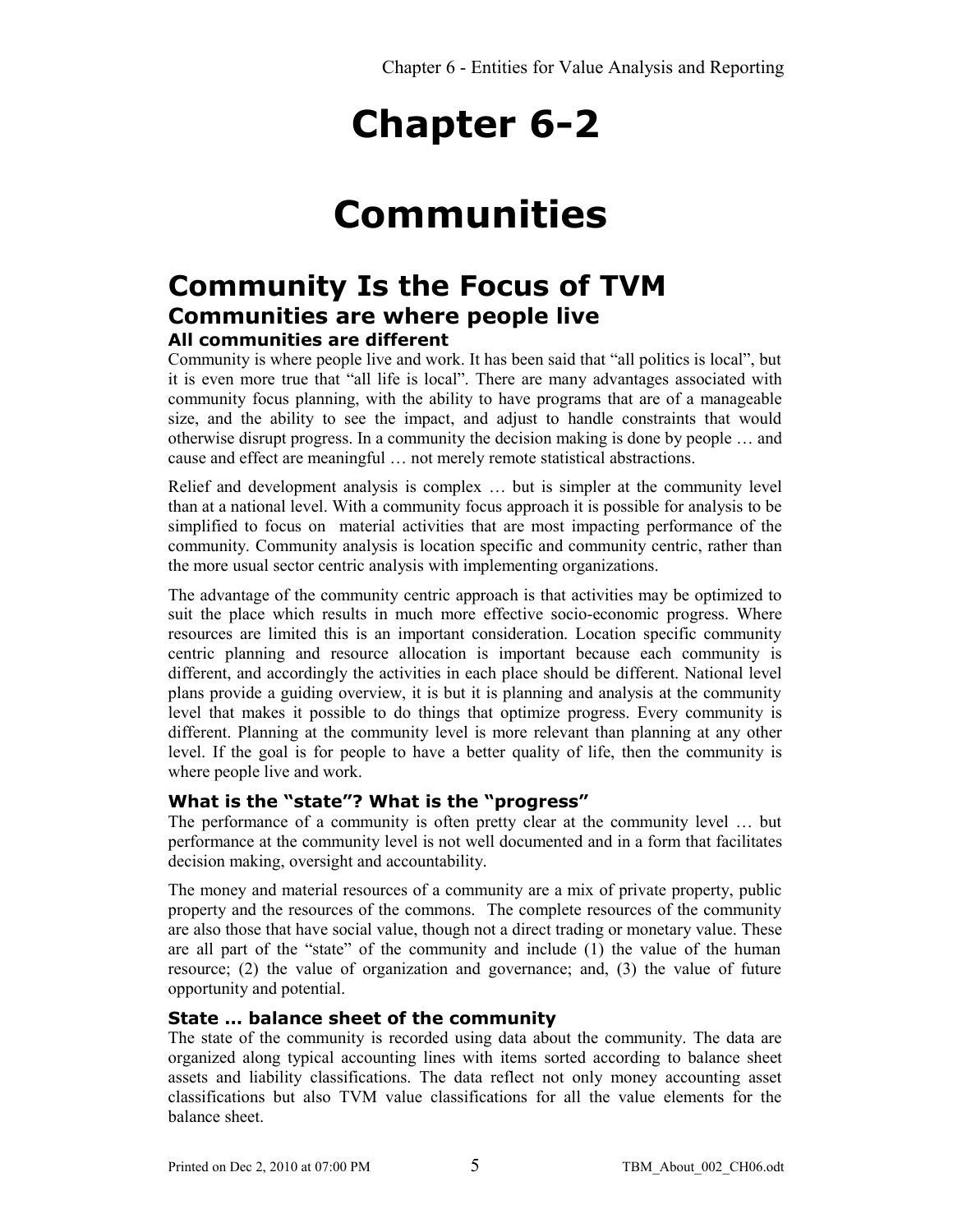The TVM construct for state of the community is similar to a balance sheet of a corporate organization but expanded beyond the normal assets and liabilities to embrace the value intangibles, especially the value associated with quality of life in the community. The state of the community is about quality of life and the assets and liabilities of the community.

## **Progress … balance sheet change over time**

There is progress when the state of the community is improving from year to year. The state of the community is an aggregation of value … and while value is subjective and not easy to quantify it is very important and the fundamental basis for determining quality of life. The TVM construct for progress is based on the core idea from double entry accounting that changes in the balance sheet may be used to understand the progress of an entity over a period of time. The change in the balance sheet … the change in the net value plus is a measure of progress. A community shows progress when the balance sheet improves.

## **Performance … what cost? … what impact?**

The progress and performance of a community are functions of the potential of the community and the efficiency and effectiveness of the socio-economic activities in the community, including those originating within the community and those that come from outside. Too many activities in the prevailing socio-economic systems benefit some at the expense of others … usually the poor and powerless.

## **Some ancient practices are very efficient**

It is thought provoking to consider how any human being can live and prosper in the middle of a dessert … but pastoral societies do this by being highly efficient in their use of very limited resources. Relative to the potential of the available resources they do amazingly well.

In contrast a modern advanced economy … the prevailing throwaway consumption based economy … is highly inefficient in its use of available resources. Cleaner effluent from a profligate resource using production process is a step in the right direction … but only a very small step!

## **Quality of life determined at the community level**

Quality of life is determined at the community level … whether it is a rich community with abundant resources or one that is poor and struggling. Good decision making has a huge role in making the best possible use of resources, and community performance metrics should be suited to decision making at the community level.

A good start is the efficient and effective use of resources. The underlying assumption of market economics is that the market delivers efficient allocation of scarce resources … but this is rarely so because few markets have economic efficiency but are being gamed so that winners win and losers lose rather than delivering an optimum equilibrium. TVM at the community level provides data so that the market works more efficiently with value taken into consideration as much as profit. TVM analysis aims to be useful ... to improve decision making and socio-economic performance.

## **Facilitating progress at community level Get data**

TVM is a system that works with data … and has community, a place, as the core of data collection and analysis. All the data are linked to place and associated with time. Every fact that is going to be important in decision making about the community is needed. Broadly this breaks down in the following sections: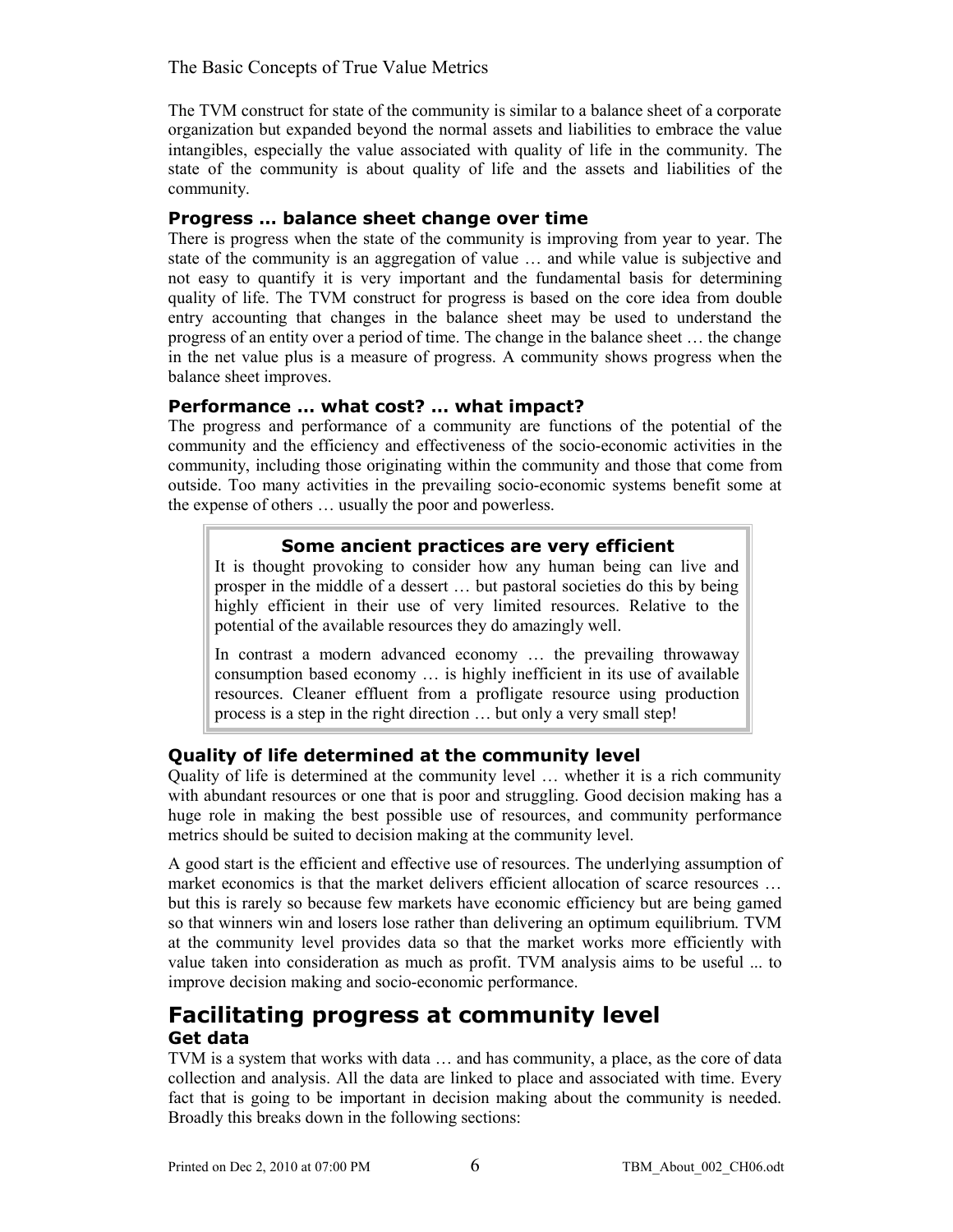- 1. Information about the area … the place;
- 2. Information about issues to be addressed;
- 3. Information about ongoing activities and interventions; and
- 4. Information about the results ... the impact on the issues being addressed.

Data are needed about needs, about resources and about constraints. The challenge is to get these identified and organized in an efficient way.

## **Where are decisions made … where are the data?**

The success of community development depends a lot on where decisions are made and what data are available. People are a key to community success ... but how are they organized to be effective in helping the community to progress.

The community governance structures may be the best locus for decision making and data, but maybe not. Maybe the locus should be an activist group or other civic organization. The community as the reporting entity is not the community government but the community … the community government is an organization within the community.

It is possible for data to be effective without having any formal locus … data are about the community as a whole and may be located "in the cloud" if there is no other place where they may reside.

## **What are needs of people?**

People have needs … basic needs. People have wants that go well beyond needs. A "middle class" quality of life is about needs being satisfied without any worries and some level of want being realized to suit oneself and deliver on a reasonable "quality of life". Modern metrics for progress are poor indicators of quality of life, but more metrics that correlate with more and more economic activity and profit.

In all of history, society has been constrained because there were more basic needs than the practical capacity to supply these basic needs … but this is no longer the case. Modern science and technology could now enable global capacity that would be more than sufficient to satisfy all basic needs … but the governance structure and metrics for allocation of resources to make this happen are missing. TVM therefore starts any community analysis with needs.

In a sustainable economic setting, the needs of people are satisfied using the money they earn to purchase everything they need and want. The economic infrastructure makes the products and services they need easily accessible. A combination of productivity and market forces (in theory) makes the products and services affordable.

On other words in a sustainable economic setting, people meet their needs and their wants through their own economic activities … and society improves over time because productivity improves, surpluses result and society has reserves for unanticipated problems.

What do people need? There is not one easy simple formula ... every community has different needs, depending on its history and the resources at its disposal.

### **Needs very different**

After the earthquake in Haiti in January 2010, the communities directly affected by the earthquake had need for rescue, emergency services and all the basics for survival … vastly different from communities in other parts of Haiti not structurally damaged by the earthquake, but having to cope with a massive influx of displaced survivors.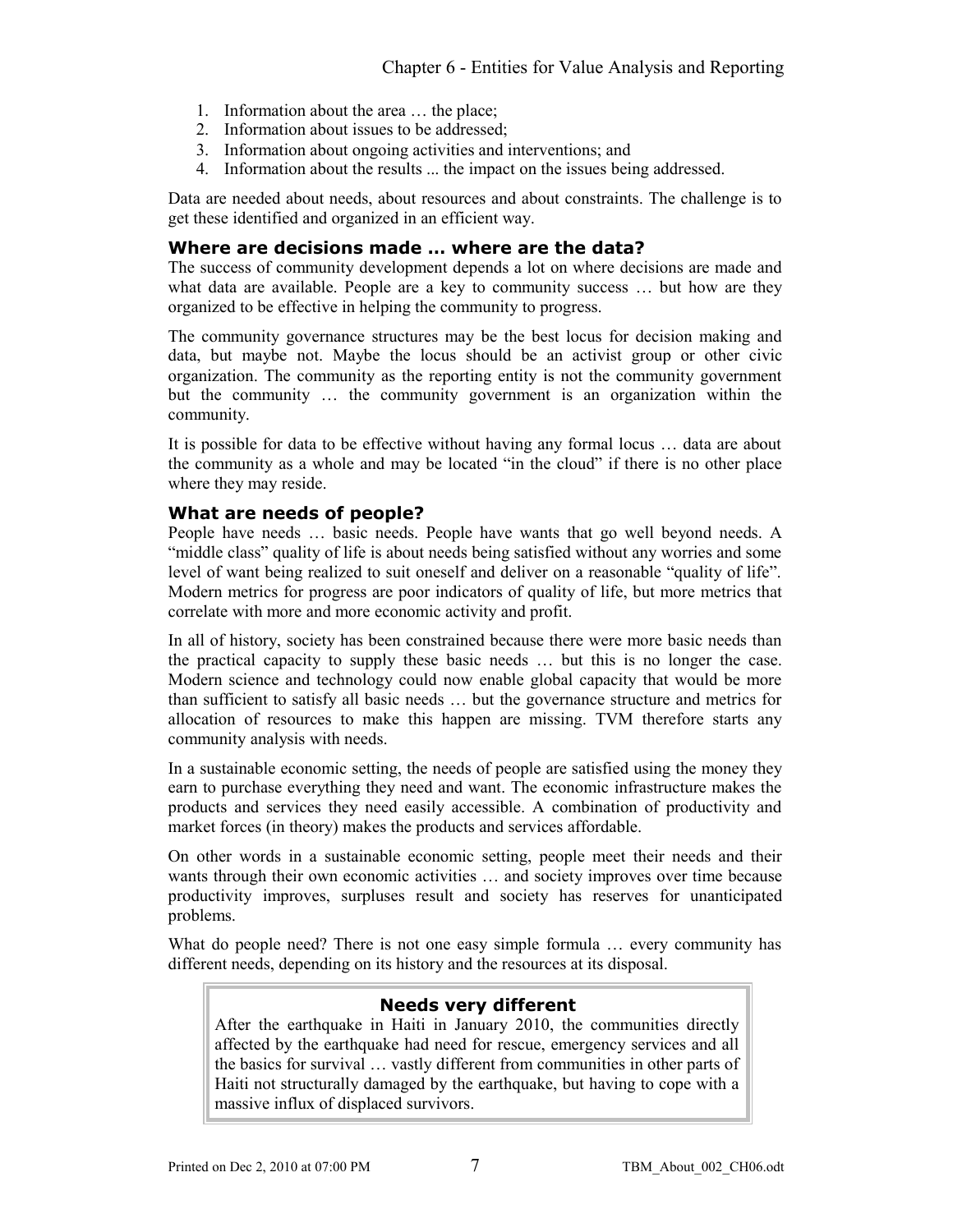The essentials for survival in a disaster affected community are water, food, shelter, sanitation, health care, and security. In most disaster situations people "self organize" into working communities or groups to help each other and to make the best of what is available.

What do people want? A community is likely to have very different priorities from those that an outsider may see as the key priorities … especially when the potential of the community is not clear and the vision of community leaders is limited. Change usually starts with small steps … and accelerates over time … success building on success. People replicate success … but want to see success in practice not merely as a project hypothesis.

### **Unmet needs in a poor socio-economic setting**

Unmet needs are a result of resource shortage, capability shortage and organizational deficit. The scale of unmet needs and the possibilities for progress are constrained not only by the availability of resources … but also they are constrained by issues like lack of know-how, poor organization and the way in which available resources are deployed.

The resources of the planet are finite … but they are substantial. TVM takes all resources into consideration … including human resources, natural resources, technical resources and financial resources. TVM wants to know what resources are in the community and what resources can be mobilized to satisfy the needs of the people in the community.

In some poor settings, the reason for poverty is because of external exploitation and forced deprivation. The poor and powerless are unable to change anything for the better while the rich and powerful stay in control. Over the past five decades or more there have been international initiatives to reduce poverty. These initiatives have had some impact, but nothing like the impact that should have been achieved given the resources available for the work. More community data will serve to make abuse more visible.

### **External resources**

Poor communities may not have the local resources to do what needs to be done. People may know what would improve the community but do not have the materials to do the work nor the money to buy the materials.

In some cases unmet needs exist because knowledge … human capacity is a constraining factor. Resources may be available, but they cannot be used to satisfy needs because the know how is not available. Lack of knowledge capacity needs to be addressed and made part of the process for community progress. Focus is needed on how resources have to be organized in order to provide the capacity that will deliver goods and services to satisfy all the basic needs … and more.

In the community setting, unmet needs require incremental resources, but it should be done using a systems approach that looks for continuous incremental sustainable improvement. People with needs should be at the center of initiatives to satisfy needs … the minimum of external resources should be injected into the process.

A big part of the key to sustainable progress is that the economic productivity of people has to be improved AND opportunities to use incremental education, knowledge and skills have to be created.

#### **More education without more jobs is a wasted opportunity**

### **What role for natural resource wealth?**

Natural resource wealth is a problem … more than anything else mineral rights are being exploited under the "rule of law" so that ruling elites and corporate interests are able to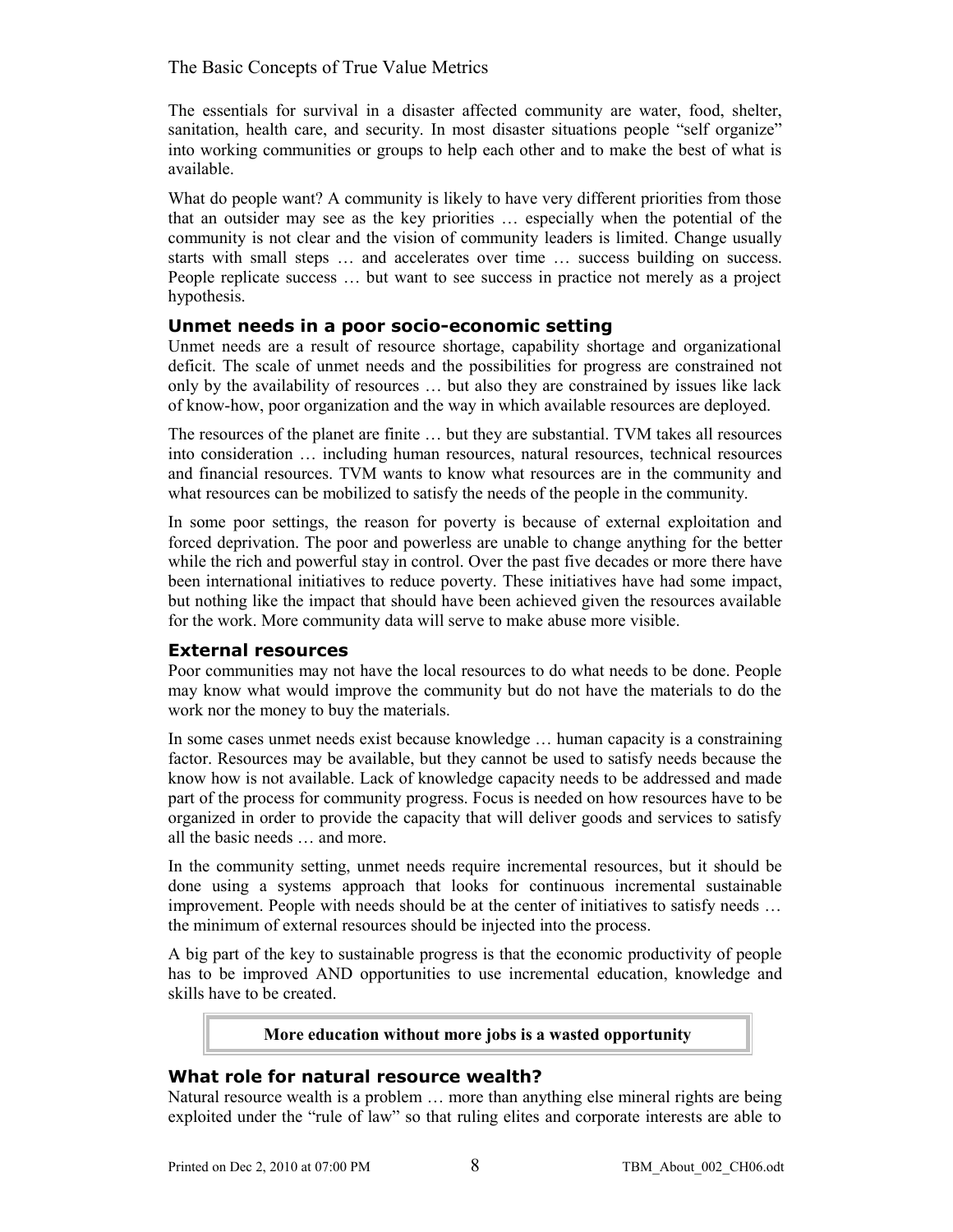enrich themselves while ignoring any claims that community people might reasonably have.

The world's big energy and mining companies have become larger economic entities than most national economies and they wield a huge amount of economic power. In theory they behave according to the rules of law and international ethical norms … but few people have any idea what really goes on behind closed doors.

It would seem reasonable that natural resource wealth could be used to improve the quality of life for poor communities that are resource rich … but it is not happening on any significant scale. There is more talk than 20 years ago … but not much change yet, and there probably will be little change unless there are more relevant metrics like TVM about community performance and the associated organizations, activities and value chains.

#### **Huge abuse of power**

When you apply value chain analysis and "follow the money" it becomes fairly apparent that there is a big disconnect between what is said and what is done! How come heads of state in resource rich countries become so rich while people remain so poor? There is huge corporate benefit accruing at the same time that chronic poverty remains.

#### **What are the possibilities**

Each community has potential … but all are different because the place and the people are different. Performance depends on what is possible in the place … what resources there are and what constraints there are. The future progress of the community will depend on what is done … what activities so that the state of the community improves over time. Planning provides a guideline about how this progress towards the optimum possibilities may be achieved.

The potential of the community is a function of the resources of the community including especially the people of the community. Though the resources of the community are a limiting factor, they can be organized in an optimal way to achieve more … and have a higher productivity and more surplus production. The potential of the community changes when the value of the resources change … as the value of the human resource changes when education is improved, skills are improved and health is improved

### **Cause and effect not correlation is important**

Measuring progress and measuring performance is expensive and has no value unless the information is used to improve performance. A little information that improves decision making is very valuable … it does not need to be an academically rigorous study … just some useful facts that decision makers can easily process. Management information aims to be meaningful and valuable … trying to get at cause and effect in a practical way.

A good part of academic study tends to being rigorous in methodology … academically useful, maybe but not of much practical use. For financial reasons more than anything else, a large part of the data about socio-economic performance comes from the academic community that has cornered most of the available money. This has been good for the academics and college researchers, but very bad for society as a whole. Academic studies that identify correlation that has little or no practical application are a wasting resources and probably worse … teaching a way to research that cannot very much help progress where it is most needed.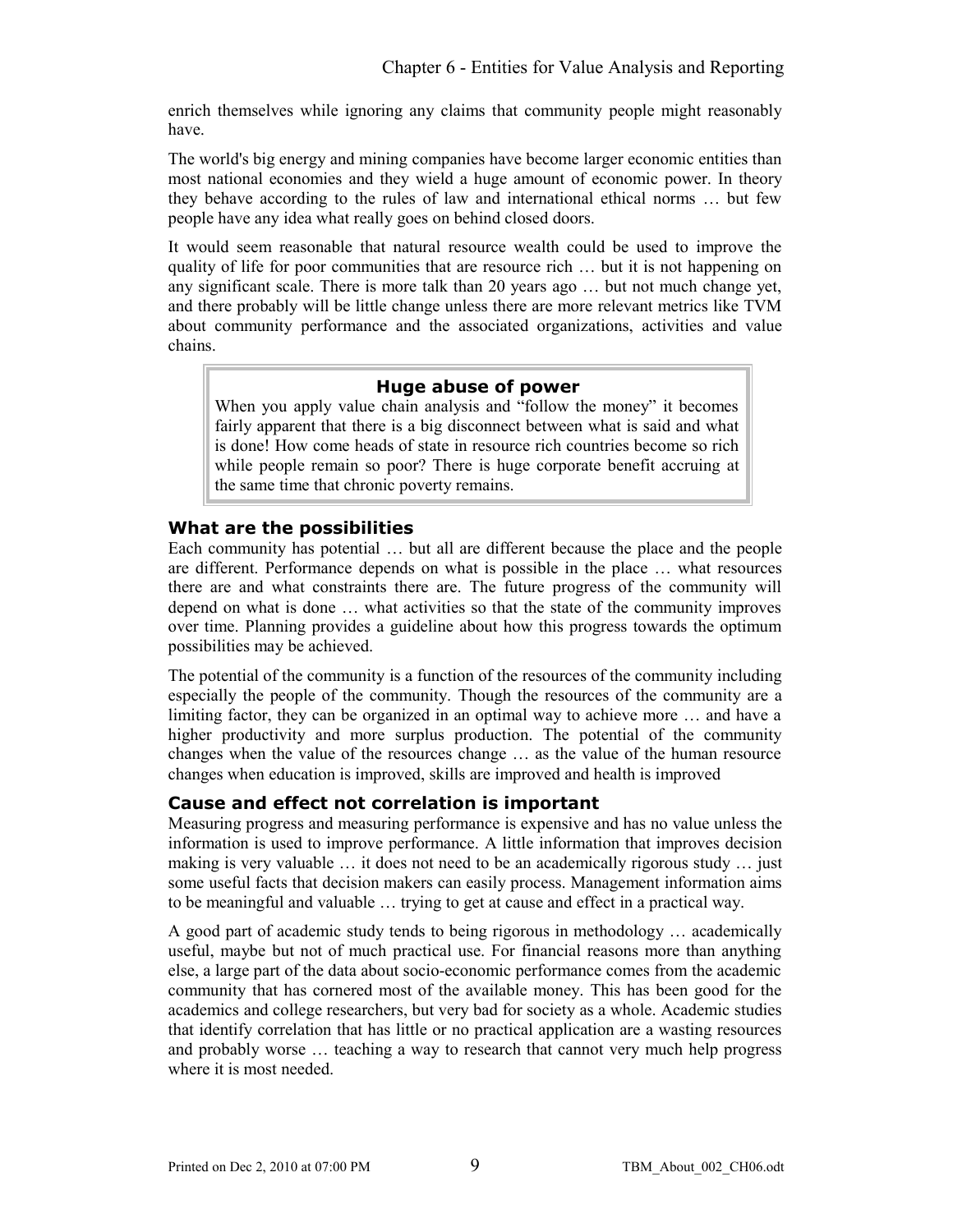## **Cause and effect … performance**

It is virtually impossible to identify useful linkages of cause and effect at the level of national aggregation … a common level of study by the academic community … but it is quite possible at the community level. The cause of progress in a specific community may be understood by analysis of the activities in this community. Activities that are surplus producing with net value adding help the community to progress. Though all the facts will rarely by available, enough data may exist so that in combination with an understanding of the linkages in the community, there can be improvement in the way things are done.

The progress of a community is affected by  $(1)$  the starting point ... the available resources of the community; (2) the potential of the community; (3) the vision of the community leaders; (4) how the community organizes; and (5) the priorities and what activities it chooses to do.

When good decisions are being made in the community, the results are rapidly apparent … same with bad decisions.

### **Value chain analysis**

Value chain analysis is important for community decision making and to understand the potential of the community relative to its performance. The fact of terrible poverty in places that are major oil producers suggests that the value chain in place is wrong … albeit legal. Rule of law is usually thought of as a way to make progress possible … but the application of rule of law in many situations involving big investments and big profits suggests that rule of law enables rip-off in ways that need to be exposed. Every community needs to be doing value chain analysis in connection with all its external socio-economic activities including things like governance constraints and security matters.

## **Community plans, oversight and accountability Plans**

Data make it possible to have plans that aim to make a community progress … but the aim of the plan is not to have a plan, but to facilitate progress. The data that makes it possible to plan also makes it possible to measure progress

### **Oversight**

Oversight is the link between implementation and plan … when done in a constructive way oversight helps to keep progress on track. The purpose of oversight is more to identify problems and deliver help than to find fault and pinpoint blame. Oversight is successful when there is high performance progress … not when it catches people out!

### **Accountability**

Accountability also should start from a positive place. The primary goal of accounting is not to find fault with performance, but merely to have data about performance. Most of the time the data show rather normal transactions and performance … but sometimes the data show excellence that should be celebrated and sometimes the data show inappropriate behavior that should not be tolerated. People should know about progress and performance and celebrate jobs well done. People respond more to favorable encouragement than to negative fault finding and blame. Positive reinforcement is possible when there are data to provide accountability.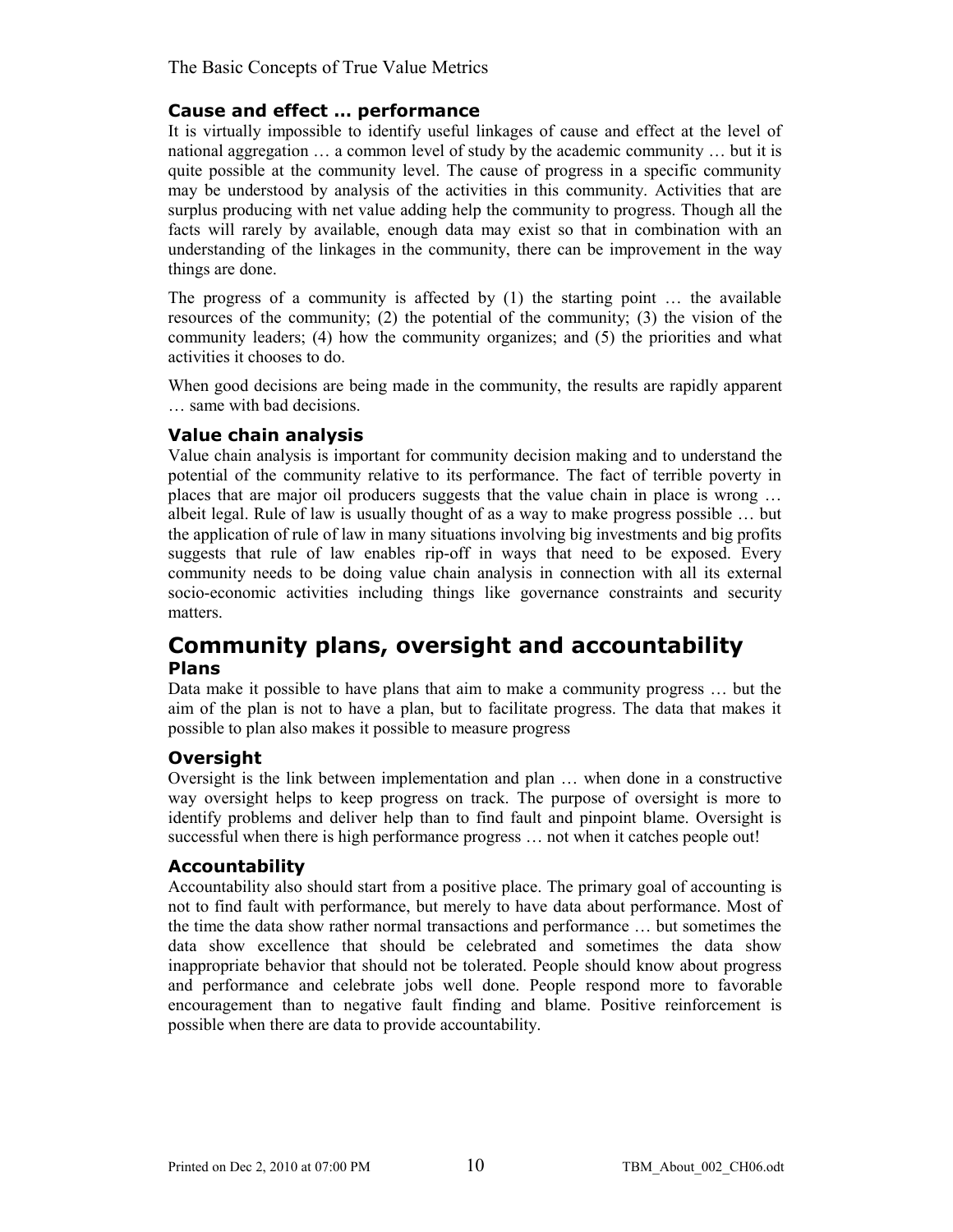## **Organizations**

## **All Organizations Must Be Engaged Every type of organization Profit focus organizations**

The profit maximizing enterprise ... the engine of the modern economy has a dynamic that seeks the maximum of profit and the maximum of stockholder value. Though a good organization would work to have great stockholder value that is sustained over time ... the way capital markets work, it behooves the management and decision makers to focus on short term value even if this consumes long term value.

While the score-keeping was rigorous and relatively simple fifty years ago ... modern corporate score-keeping is now the subject of all sort of rigging ... no relative of rigorous. The law and rules have allowed all sorts of practices that have helped make it possible to have reportable profits on top of enterprise activities that have been catastrophic.

Bluntly put ... a lot of this has been fraud, even though it has been "legal".

### **Value focus organizations**

The not for profit or NGO has a very different dynamic. Job one is the survival of the organization, and for this a constant flow of funding to support the activities is crucial. There are a lot of activities that are done to support this priority ... including the production of monitoring and evaluation reports that satisfy the funding organizations, the donors.

The organization must do some of what the donor expects them to do ... enough to be able to show the donors that the activities being funded are taking place. Nobody is, however, looking at cost efficiency and assessing whether or not the spending is resulting in a high or low level of activity. Nor is anybody looking at the results and assessing cost effectiveness in a rigorous manner.

While the mission of the private charity or NGO may well be laudable ... this does not automatically translate into a well run organization that is both cost efficient and cost effective. These metrics are usually missing.

#### **The social business**

The social business has a different dynamic. The operations of the business may be highly profitable ... but the resulting fund flows are used to expand the operations to serve more of the market rather than to reward stockholders and maximize stockholder value.

The business model helps to make best use of technology and resources to get the maximum of productivity. The social dimension aims to provide the most of value to the community by scaling up the operations as effectively as possible and as fast as possible. The sustainable business means that the enterprise is sustained not by donors, but by the market.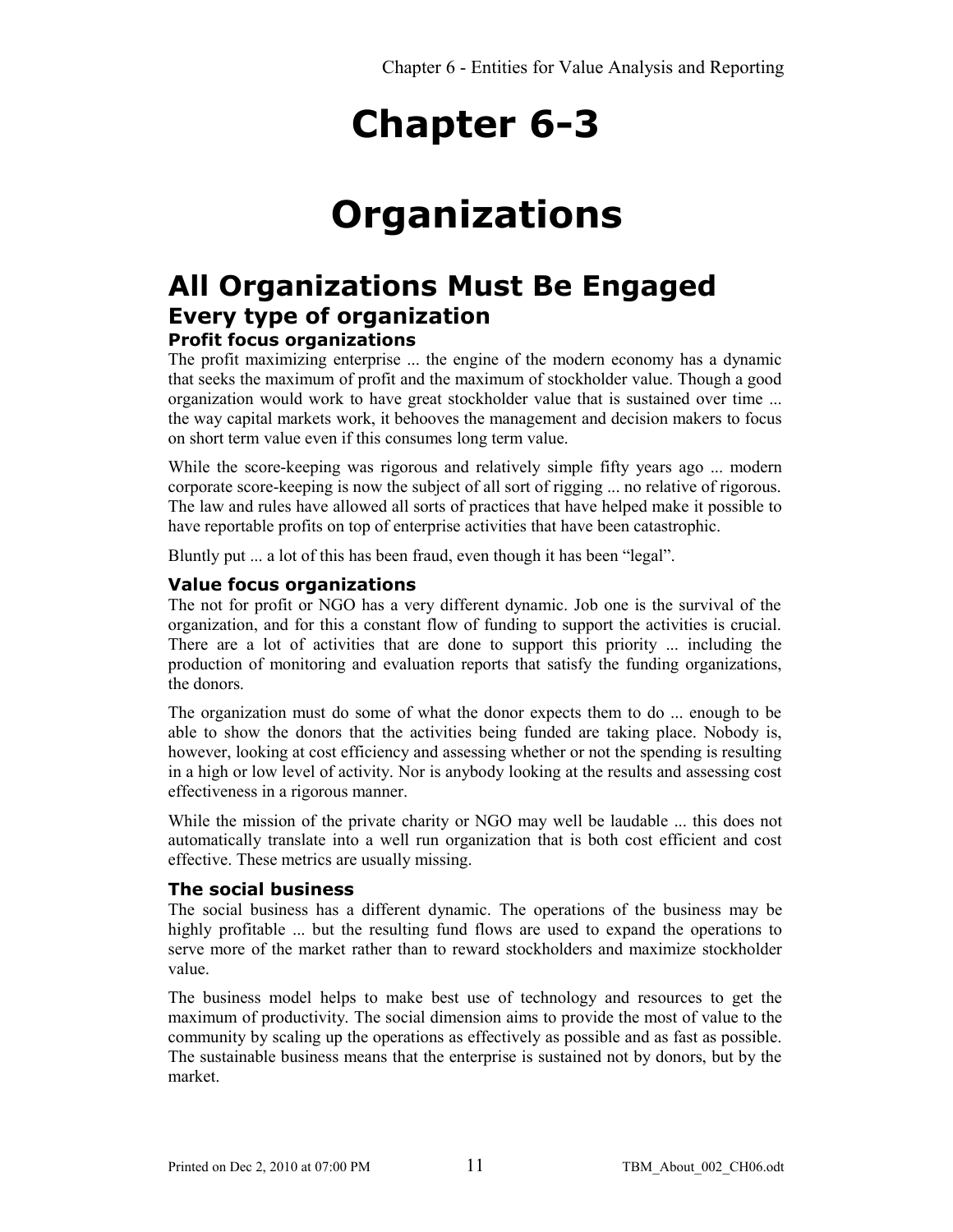## **Faith based organizations**

Faith based organization are involved in both worship and in social outreach of various sorts … local and international. The money accounting metrics fail to communicate much of what faith based organizations do … these data only tell about the money transactions, when the major part of a faith based organization is about things that have value without much if any connection with money. FBOs need money to pay their bills, but it is the value creation that they do that is their core value.

## **Government entities**

Government entities have become a very big part of many economic systems and provide some services that are of value to society … and many that cost a lot without doing much of significance.

## **How Organizations Impact Value Every stage of the value chain**

Employment … the cost of the employment is included in the money profit computation, but there is also the value associated with the staff having employment. In economics the multiplier effect comes about because there is value in employment beyond merely the money that comes to the employee.

Goods or services provided … the revenue from these is included in the money profit computation, but there is also the value associated with these goods and services satisfying essential needs in the society. This may be equivalent to the price … but usually not. Usually the price is lower than the value, sometimes substantially, otherwise there would be little incentive to purchase.

What about intangible? It is nice to have the business in the neighborhood ... it is convenient. They serve as an anchor to the other businesses, and so on.

Or maybe the intangible are negative and not so intangible. Maybe the organization is using high volumes of water, or discharging polluting effluent into the waterways or sewers, or polluting the atmosphere, or making excessive noise. None of these are in the money accounts, but they are part of the value model for the organization.

The organization perspective is about the money profit accounts and is likely to be "private"… but the community perspective has the value accounts and is "public". A community wants organizations where the value accounts show that the organization is one that is worth having … not especially for the owners who get the profit, but for the value that comes into the society.

## **What organizations do! ???**

An organization has the capacity to do things that an individual cannot do on his/her own. This means that an organization is more efficient in its operations than any individual … but this does not mean that this will translate into a higher benefit for society.

Private sector for-profit organizations deploy resources to achieve the most possible profit and be in the strongest possible financial condition. Whether or not this is good or bad for society is of no concern within the metrics of money accounting.

Not-for-profit social business and faith based organizations that use money accounting only put on the record those activities that are denominated in money terms. This means that the core purpose of these organizations does not get recorded in a systematic way.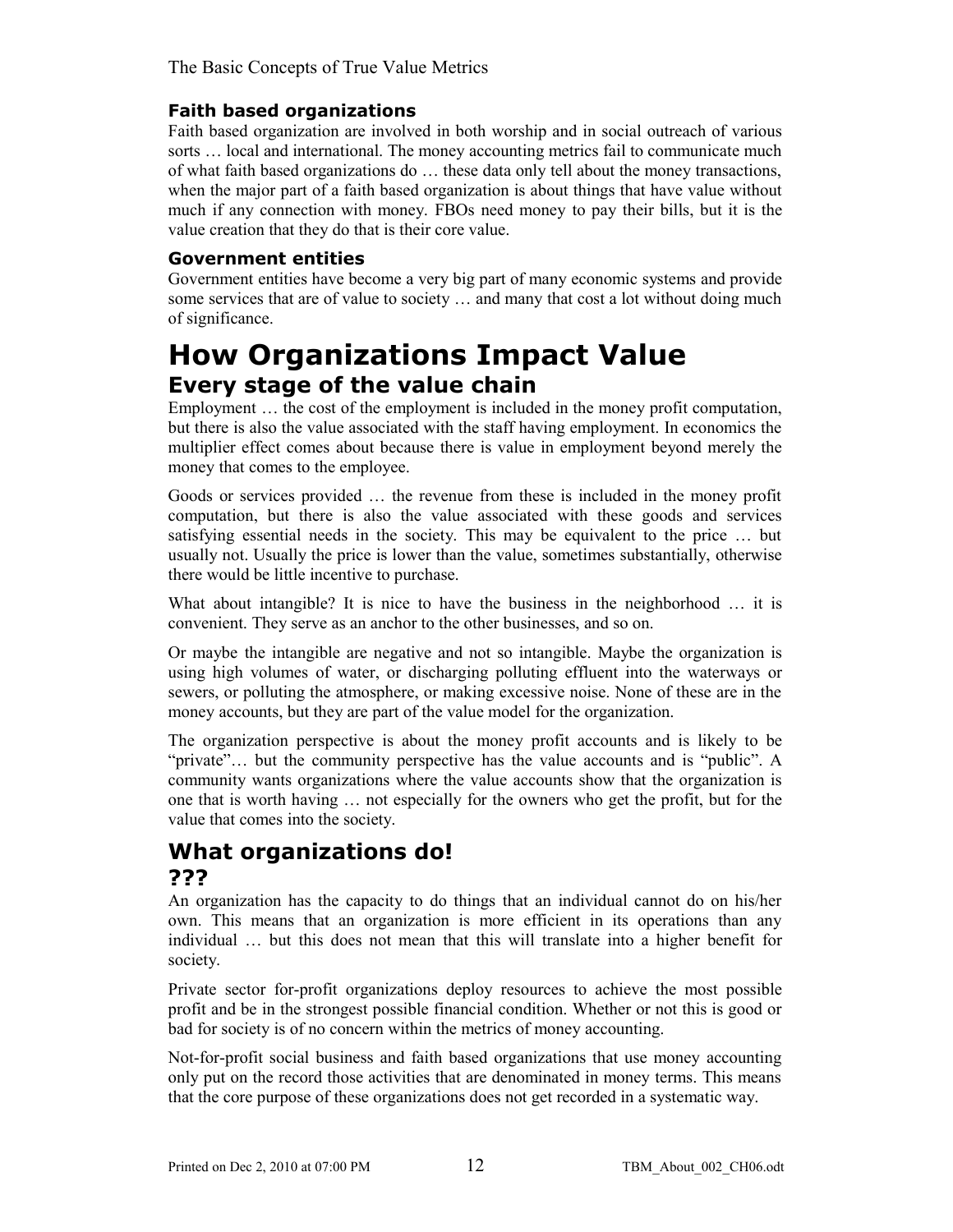The purpose of organizations and their progress does not link well with the purpose of community and community progress. Frequently what is good for the profit performance of a corporate business is not good for the progress of the community … not good for the quality of life of the people in the community … not good for the environment in the community … etc.

A small organization may well have a common purpose with the community where it operates … but this is rarely the case with a big organization. Big organizations do many things in many places … they produce goods and services in response to market demand and in ways that serve the interest of corporate profit performance … but they do rather little in response to what would be the best for the communities that are stakeholders in the corporate operations. Money accounting makes it possible for the corporate organization to know a lot … almost everything … about the behavior of revenues and costs and profits, but these metrics do nothing to inform either business management or the public of the value impacts on society … on the communities.

## **Data about organizational performance**

Generally speaking, very little is known about the operations and performance of organizations. They are very secretive and aim to keep secrets away from their competitors and the broader public. While it is possible for corporate organizations to take credit for some of the progress towards prosperity that has been achieved by the world over the last 200 years, it is also something of a conundrum that the progress of science and technology has been so many times greater than the progress of global society in aggregate. Somewhere in the system, there are huge losses of opportunity and performance … and these are well hidden inside the organizations that dominate the economic landscape.

Different types of organizations handle data in different ways. Whether or not an organization is for profit or not, the default setting for any organization is to be in competition with its peers rather than to be cooperating.

The corporate business has a lot of important data about its performance available inside the organization, but very little of this information is available for public scrutiny. The corporate business makes data about its performance available to the public either; (1) because laws and regulations require the information to be made public; or, (2) the information is useful in furthering the goals of the corporation.

The not-for-profit organization makes data public that are going to further its fund raising activities … and otherwise usually make public only what is required by law.

Government organizations do not make much data public about their performance … though many government organizations make public a lot of data through their publishing activities. The system of accounting used in government is rigorous about the budget process and spending relative to budget, but the value being realized as a result of spending is not a part of this system of accounting. Government accounting as an effective system of financial control is further compromised by the annual cycle which encourages inefficient spending of unspent budget allocations towards the end of any year. This is a source of considerable abuse.

## **Metrics about impact on society**

Mainstream money accounting has nothing to provide a measure of organizational impact on society … and efforts to expand the reach of money accounting beyond the basic profit computation and report has not proved particularly useful.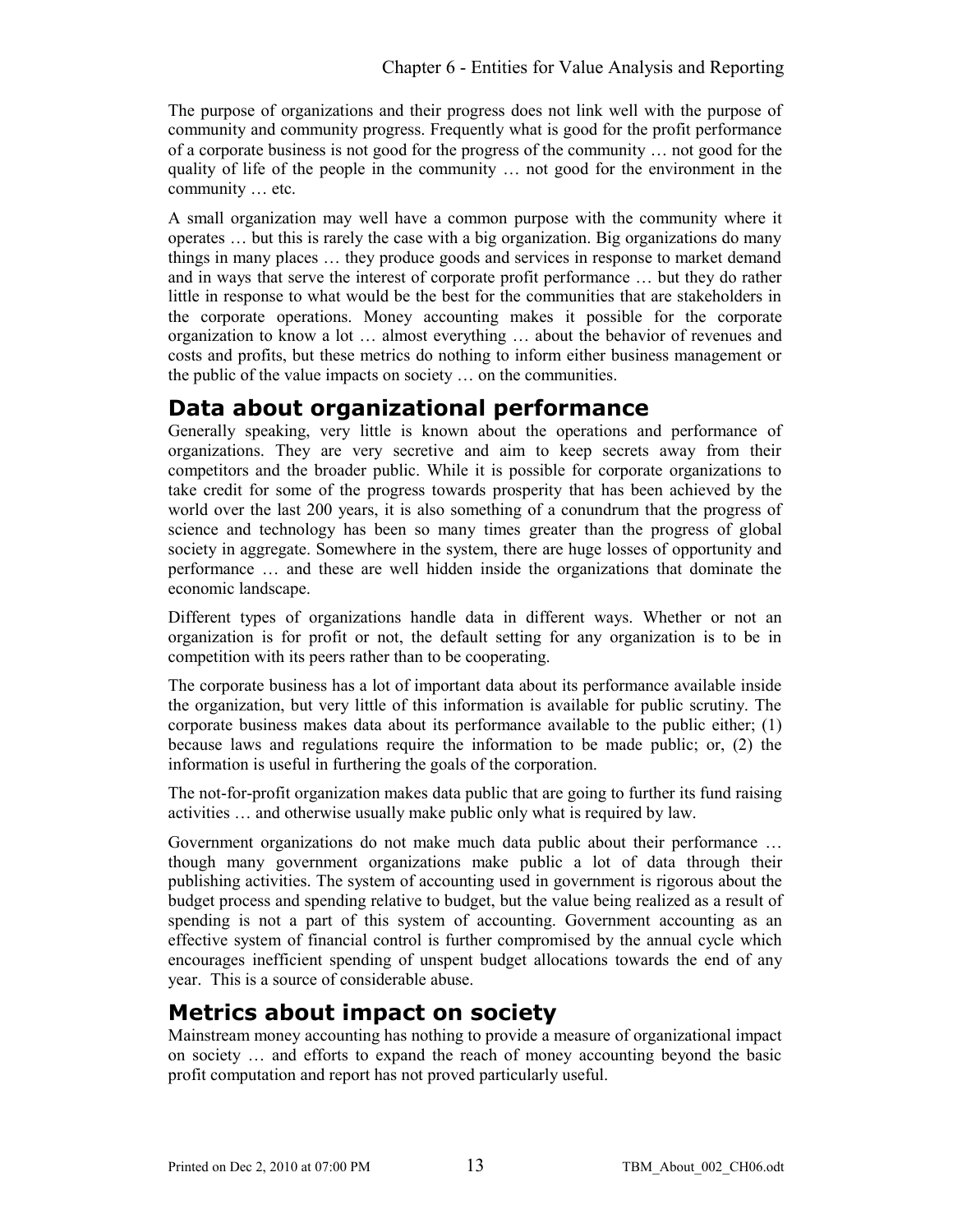TVM value accounting goes beyond the money transactions to include also value transactions … and TVM also brings a community perspective to the metrics rather than simply the organization perspective.

In corporate money accounting, periodic financial statements are able to convey a lot of information in a very summary form providing much information with little data overload. These corporate management accounting systems also make it possible to use detailed drill-down to access information about the underlying activities and to see metrics about performance.

TVM looks to this detail of organizational activity as the foundation for knowledge about corporate impact on society. The individual corporate activities are located in a place, and the impact of corporate activity in a place should be on the record and accessible to the stakeholders of the place. There should be an accountability about the activity so that there is accessible knowledge about the impact these activities have on the community … about the value consumption that is going on in the community, the value creation and whether or not the activities are value adding or are value destroying.

## **Money based performance is commonplace**

Socio-economic progress has very little to do with the financial performance of an organization … it has everything to do with the changes that happen to people and to community. Not all activity automatically results in desirable impact … and many decisions have negative consequences as well as the intended benefits.

All forms of organization … small and large business organizations, governments, notfor-profit organizations of all sorts … all organizations measure performance using basic money accounting. They usually have a budget about how money is going to be used and where money will come from  $\ldots$  and then accounting and reports to show the income and expenditures of the organization.

There are conventions about how profits will be reported … and taxed … and other conventions about how the detailed accounting will be done. At its core, this is all about money based performance. Within these metrics there is absolutely nothing about value.

## **Value metrics weak or mostly missing**

Most organizations are unable to relate the work that they do with the impact they have on the community or on the larger society. The accounting system does not address value impact on society at all.

#### **You cannot manage what you do not measure**

Big organizations that operate in many communities and in many sectors have little connection to the performance of the community. A good community activity implemented by an organization will have a favorable impact on the community independent of the overall performance of the organization … but most organizations do not know much about value impact for the community though they may know more about the profit impact for the organization.

The reason why organizational performance is important in the analysis of relief and development is that the organization is often the vehicle for transmitting resources, and in some cases consuming resources with no related developmental benefit. Communities are badly affected by the transfer of value from the community into the broader national economy or global economy.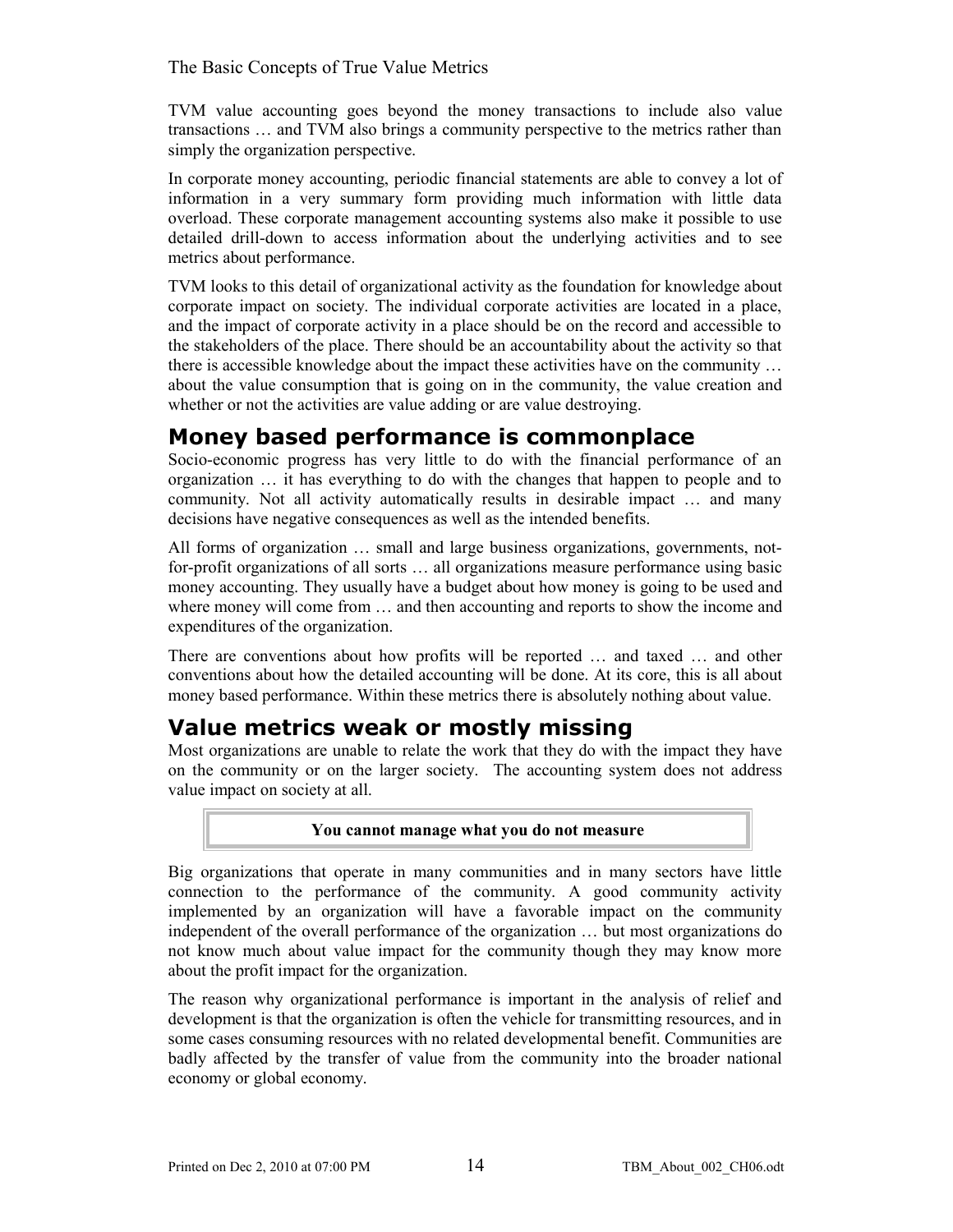## **Activities**

## **Bottom of the Analytical Pyramid Activities are ubiquitous**

Activities are at the bottom of the analytical pyramid … or almost. In TVM the idea of activity has been used rather than any of the words that describe this that originate with either the corporate organization or development institutions like the UN or the World Bank.

In the UN and the World Bank the "Project" is main form of organization at the implementation level. In the case of the UN the project is sometimes very small, but in the case of the World Bank may be extremely large, maybe multisectorial and comprising many different components. In a corporate organization the large organizations may be subdivided into business units, into subsidiary companies, into departments, into profit or cost centers. For TVM is does not really matter what structure is being used by the organization, the value accounting for an activity fits into any of the structures.

## **What is an activity**

An activity is any use of resources to achieve some socio-economic purpose. In order to be easy to measure and evaluate, the activity should be simple if not small. Complex activities with many different things going on are more difficult to analyze and are better separated into individual activities for management analysis. This is what happens all the time in corporate management information systems, and the same should apply in TVM.

In money accounting and management accounting in an organization, there is often cost or profit center reporting, or departmental accounting. These reports are simple to understand and to relate to the activities of the unit. So it should be with an activity in the TVM. In TVM an activity is an entity where socio-economic resources are used … value is consumed … and socio-economic value is created. When the value created exceeds the value consumed, there is value adding, otherwise there is value destruction. In TVM an activity is small … small enough to be comprehensible.

TVM thinks of "activity" as a socio-economic event that converts resources into needed goods and services … and in the process provides jobs and remuneration for workers. TVM has a focus on the activities that are creating socio-economic value for the community … and what is needed so that good surplus producing value adding activities are facilitated. Socio-economic value performance is one of the core metrics for a smart society … yet almost absent from the money related metrics used by the corporate community, capital markets and the broader society at the present time.

## **The basic entity for performance analysis**

An activity is the basic entity for performance analysis. In TVM an activity has two elements:

- 1. The use of resources
- 2. The product of the activity

Use of resources has two components: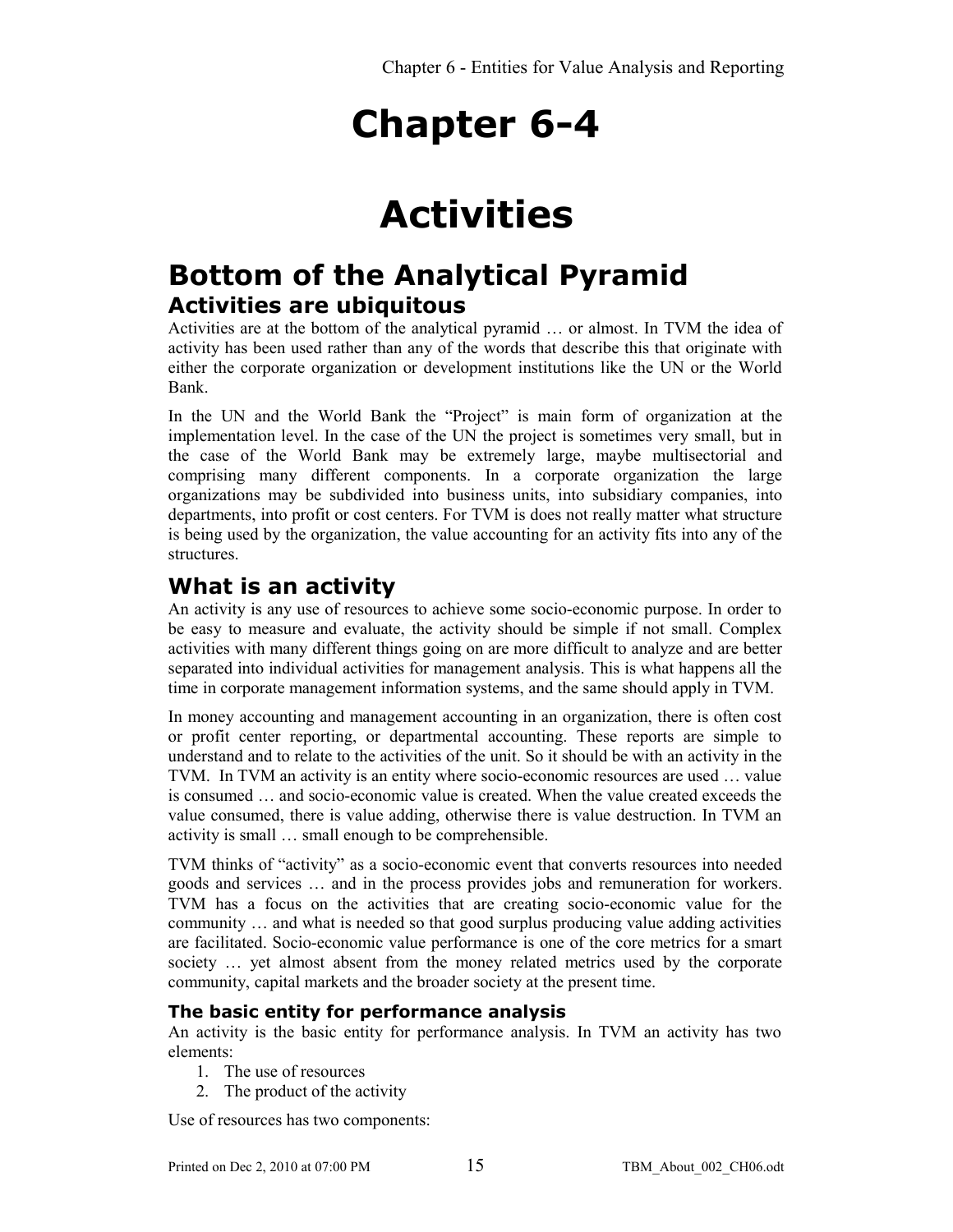- 1. Use of resources that are accounted for in the money accounting of an organization
- 2. Use of resources by an organization that are not fully accounting for in the money accounting ... as in cash based systems
- 3. Use of resources that are part of society's commons and not included at all in an organizations accounting of activity costs.

The product of the activity has two components:

- 1. The money revenue that arises;
- 2. The value benefit that impacts the beneficiaries and the community

Use of resources that are part of society's commons and not included at all in an organizations money accounting and activity costs … but they should be using the TVM framework.

Activities are the origin of value adding ... or value destruction. Data about activities may be needed to explain why some aspect of the community balance sheet has changed ... but it many situations is is quite obvious without much need for detailed data.

Activity reporting is similar to the reporting of the corporate Profit and Loss Account or Operating Statement. An Activity Report may show some of the characteristics of economic activities in the community that have had an impact on socio-economic changes. An Activity Report helps to explain the changes that have taken place in the balance sheet of the community. Thus, for example, an increase in stock levels of grain might be explained by an unusually good harvest ... and explain why there was a good harvest.

Activities are the origin of value adding ... or value destruction. Data about activities may be needed to explain why some aspect of the community balance sheet has changed ... but it might be quite obvious without much need for detailed data.

The TVM reporting format embraces the accounting ideas of "roll up" and "drill down". The TVM reporting framework has the community as the primary unit for accounting. The data about community may be aggregated to provide reporting at the district and provincial level as well as at the national level.

The same framework of data is used at each level. The "roll up" and the "drill down" of the data provides a coherent set of data for decision making at the national policy level and at the tactical operational level in the community.

## **Data about an activity What is the activity?**

It is activities that change the state of the community. The cause of improvement in the quality of life is a result of a portfolio of socio-economic activities that in aggregate are surplus producing and value adding for the community.

## **What need does it serve or satisfy?**

Activities have impact on progress, and cost effectiveness is a measure of this performance. Surplus producing activities result in socio-economic progress. Cost effectiveness is the relationship between the impact and the incremental costs, that is value consumption that was used to achieve this increase.

### **What cost ... what resources are being consumed?**

An activity has a good cost efficiency when the amount of cost or value consumption is better than a norm or standard, and a poor cost efficiency when worse than the norm. The purpose of the cost efficiency measure is to compare performance in the conduct of an activity.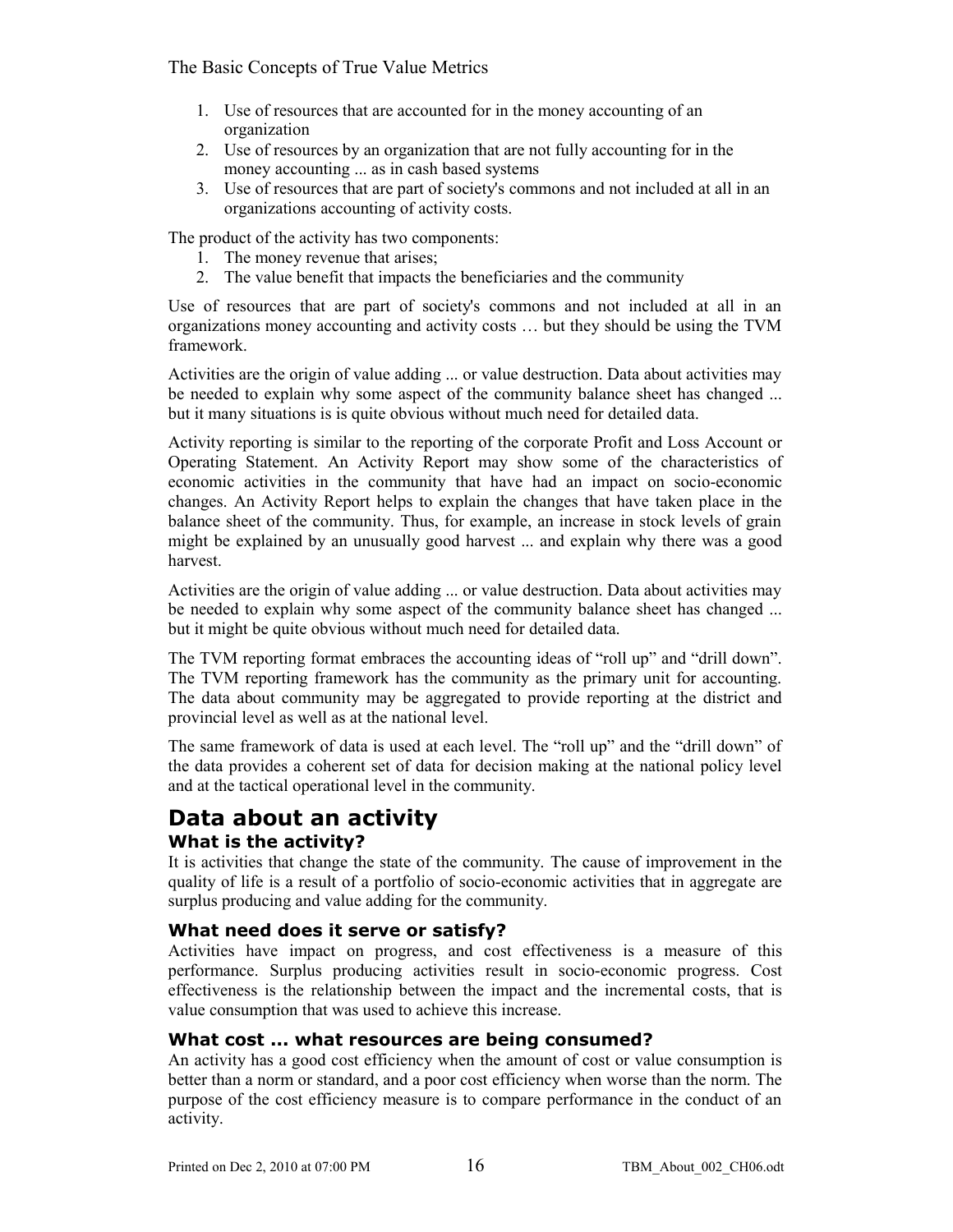The socio-economic performance of a community is determined by the activities that are going on. Where activities are productive and there is surplus production … sometimes equivalent to profit … the condition of the community improves. Whether or not activities can be productive and surplus producing depends on the available resources, the enabling environment and constraints. Wealth is created with activities that deliver surplus production … poverty is a result of activities that are unproductive and do not add surplus to the society.

#### **What is being achieved … what impact?**

Data are needed to show which activities are important .. but no need to have detailed data about things that are immaterial. Quite simple data serves to determine what is important and what is not … common sense may be used. Low productivity is the root cause of poverty. Every activity in a community should be value adding so that the socioeconomic activities of the community are producing progress.

The impact of an activity may be noted simply by observation. An observation is noted … and then another … and then another. They add up to some useful information about the activity. Even in quite large contracts it is possible to observe important characteristics of the activity … for example: the way the contract is being implemented and the impact on the surroundings.

### **Construction … New York 2nd Avenue subway**

There is a major construction project going on in New York at the present time to build the  $2<sup>nd</sup>$  Avenue subway. It is being managed by one of the world's biggest contractors … but you can tell it is a government contract by the lethargic pace of what is going on. The duration of the contract has been extended … one has to wonder what impact that will have on cost to the public and profit to the contractor. Meanwhile there is also an impact on local business and quality of life that only comes into play with TVM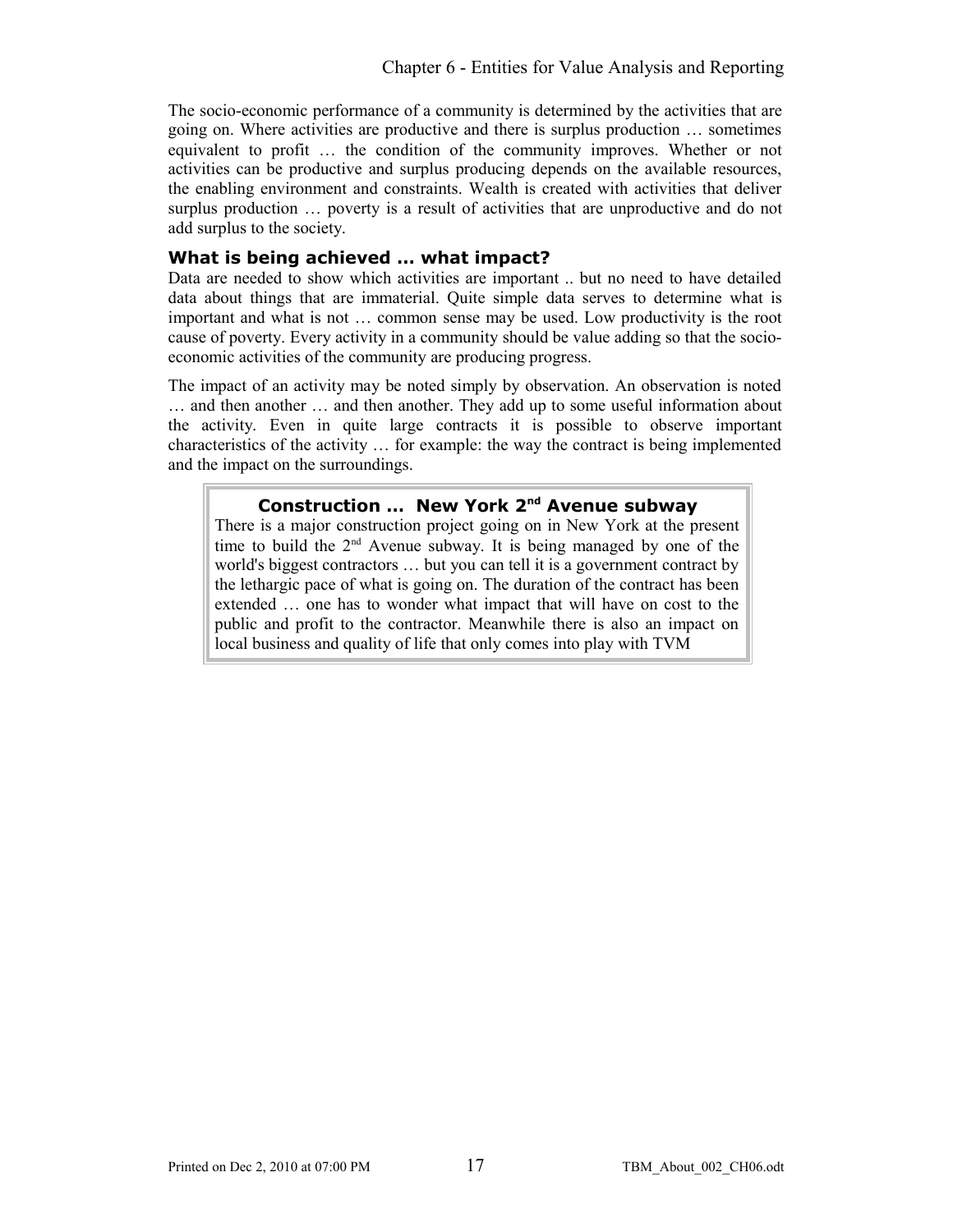## **Sectors**

## **Sector Specific Perspectives Sector expertise**

Sector expertise is important. Activities will be high performance when the best possible sector knowledge is applied. This is not an academic or bureaucratic construct … this is engineering and science and very specific to the sector. Good performance is based on having sector skills that are good.

The performance of society depends on many factors, but, simply put, in essence performance is a function of two things (1) the resources available; and, (2) the way they are used.

The resources available are constrained. The starting point it resources available locally. A second source of resource is external mobilization of resources, which may not be capable of being controlled locally. Resources available is a limiting factor.

But there is also the way resources are used. Good productivity is achieved by using available resources in the best possible way … and it is in this area that sector specific knowledge … know-how … is important.

A pattern that has been observed over a very long time is that performance is best when there are good people with really in-depth knowledge doing practical things throughout the process or value chain. Much of this knowledge is not fully documented … just known because of experience. This know-how cannot be learned in a library … only by doing the work and learning from others who also know the stuff. This knowledge is part of old fashioned apprenticeship programs … and missing from most academic study to the detriment of society.

## **Sector performance Linked multisectoral activities**

Society is a complex … and a community focus program reduces complexity by getting to a manageable level of scale. We know that productivity in one sector is needed to have productivity in the next sector … and in the end all sectors have to be productive in order for society to be productive. When there is a constraint in one sector … every other sector is faced with constraint to more or lesser degrees. All of this can be taken into consideration in a community focus plan so that local resources can be deployed in the most productive way.

The TVM system has its focus on metrics … not on any of the other aspects of performance including know-how.

The TVM approach may be used in almost any situation to measure performance and productivity … and to understand which set of know-how preforms best. Productivity is the relationship between the amount of resource used and the amount of impact achieved … two measures that are totally independent of the process … independent of the sector.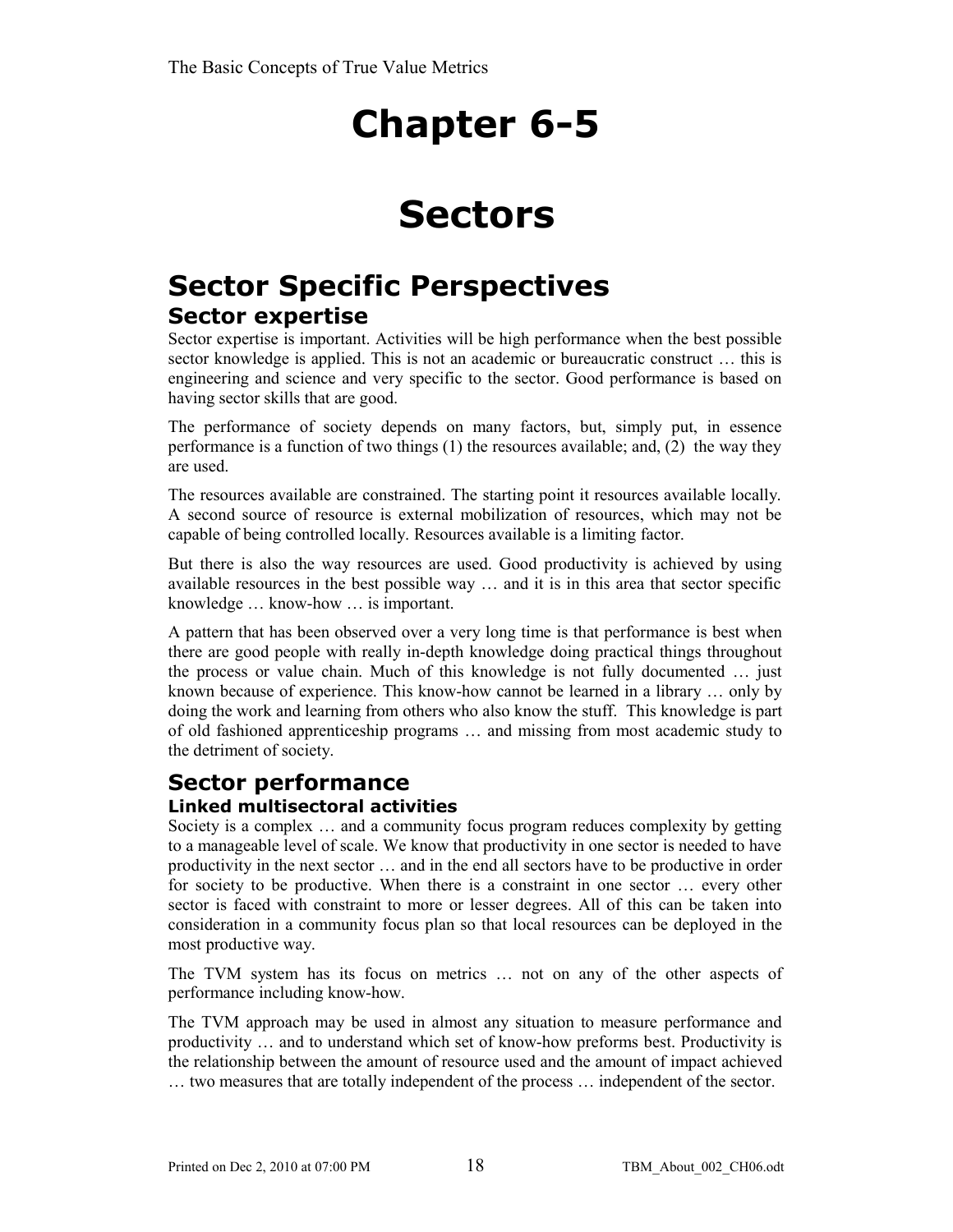Someone has to know the relevant best practice in the sector … and decisions have to be made to allocate resources and use best practice. TVM helps to understand performance … but not the know-how per se.

Sector detail has data about people and knowledge, organizations and capacity, and activities associated with the sector. The sector detail also shows where sector activities are being done and where. Another people section pulls together who knows what … because while it is good to know people, what is the point if they do not know what you need to know. People and knowledge are also a component of sector detail.

#### **Measurement**

Part of my academic training in engineering were "labs" where, more than anything else, we learned about measuring things … the calorific value of a fuel, the strength of materials, the efficiency of a system, and so on. There were ways for measuring everything. Some of the methods involved destruction of the subject … but others were non-destructive.

With modern technology, the potential for effective measurement is much better now than when I was being trained and it should be fully utilized.

## **Sector issues unique to each sector**

It is amazing what technology is now available in each and every sector. Not all of the technology is universally useful and improved value analysis would help to make the best use of available technology.

## **Health**

Amazing medical science … but a far less amazing global health sector because the cost and profit characteristics of the sector are out of control. There is a massive need for more healthcare globally using cost effective approaches.

### **Education**

Education has a mixed history with some education excellent and some very poor. Technology has not had a particularly favorable impact on education … and technology may be doing more damage to the human neural system than is presently recognized. There is a massive need for more education globally using cost effective approaches.

### **Transport**

Transport technology has improved, but much of the global transport infrastructure is out-dated or seriously deteriorated. Massive investment is needed to upgrade transport infrastructure and equipment.

### **Tourism**

Tourism is a sector that has potential to be a revenue earner in many poor societies, but the infrastructure is constraining this and in many cases the value adding for the destination communities is weak.

### **Water**

Water may prove to be the source of major conflict in the years ahead. The profligate use of water by the modern industrial society means that increased wealth and related industrialization is going to run up against water limits almost everywhere in the world. Ways to reduce per capita consumption of water is going to be a priority.

### **Energy**

Energy shortages have been predicted for a long time, but better technology to locate and extract energy resources have been developed that enable available resources to be exploited very profitably. This avoids the big challenge of long term energy availability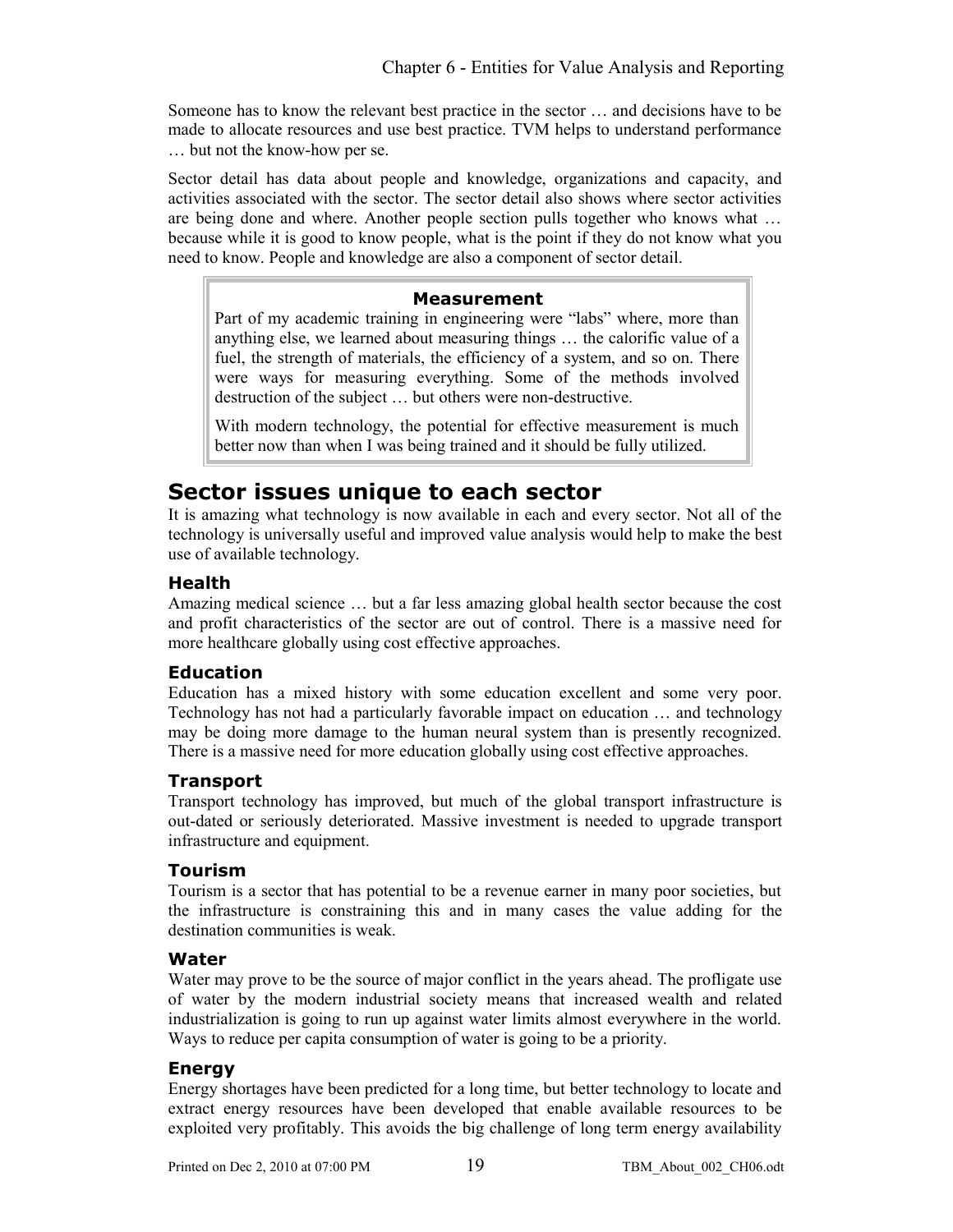especially as major industrial growth accelerates in China, India, Brazil and other emerging economies.

#### **Shelter**

Shelter is a basic need … and inadequate for maybe 2 billion people mainly because suitable shelter is unaffordable for poor people. The issue of poverty and the issue of suitable shelter are closely linked … and have to be incorporated into community development initiatives.

### **Food**

Food is a basic need … and too many people are poor and hungry. Some estimates are that there are perhaps as many as 4.5 billion people who have inadequate nutrition because of poverty. The business model for industrial food and agriculture may not be the best for people although it has been impressive for its raw productivity and business profitability.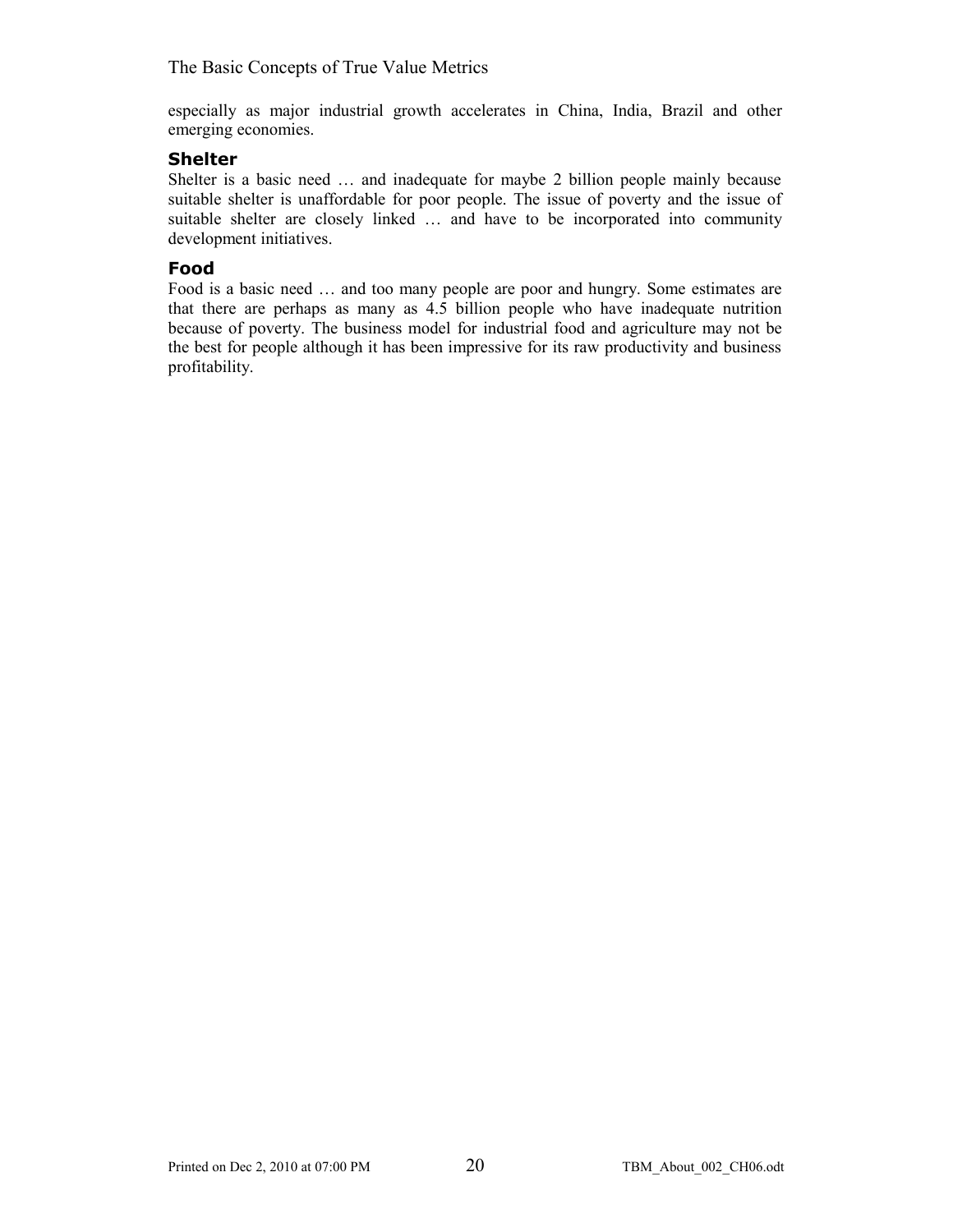## **Graphic of community balance sheet change**

Community balance sheet change is TVM's core metric for progress. The community is where progress dynamics are easier to understand and where measurement has more clarity. Changes in the balance sheet show where there are changes sector by sector? Detailed data will show what activities contributed to progress and which did not!



The community level analysis produces an understandable view of how activities are helping to achieve progress … relative to the resources being used and the decisions being made.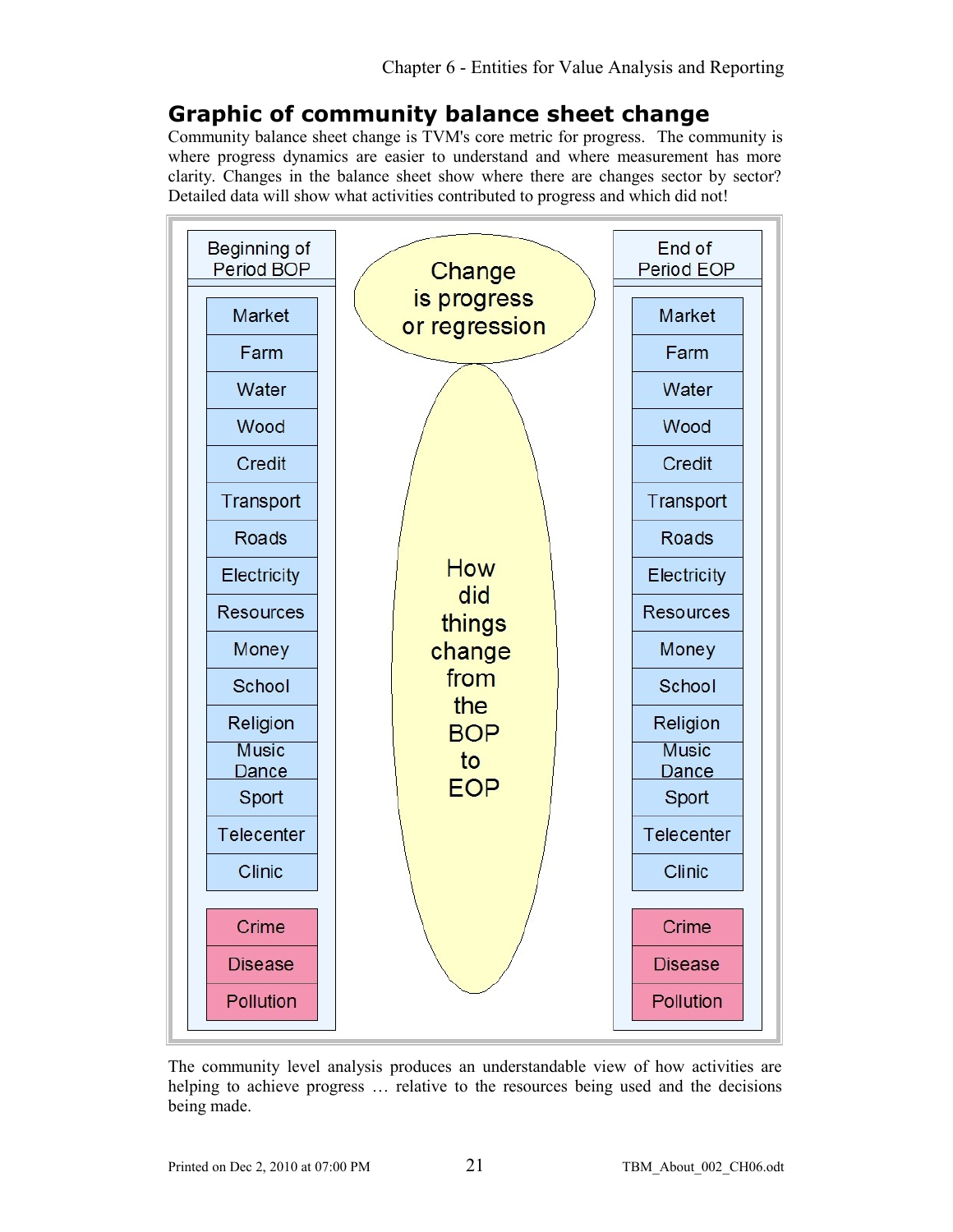The community is the most important locus of life, so quality of life impact can be monitored and measured more easily at this level. The TVM construct for measuring progress ... the changes in the socio-economic state of the community from the beginning of the period to the end ... applies to every aspect of the community.

The relationship between the starting value state and the later value state depends on the effectiveness of the activities. It is possible to focus on just a part of the community "balance sheet" to analyze and understand something of the progress of the community. The larger complete balance sheet comparison also helps to make it easier to understand what important constraints exist and need to be resolved.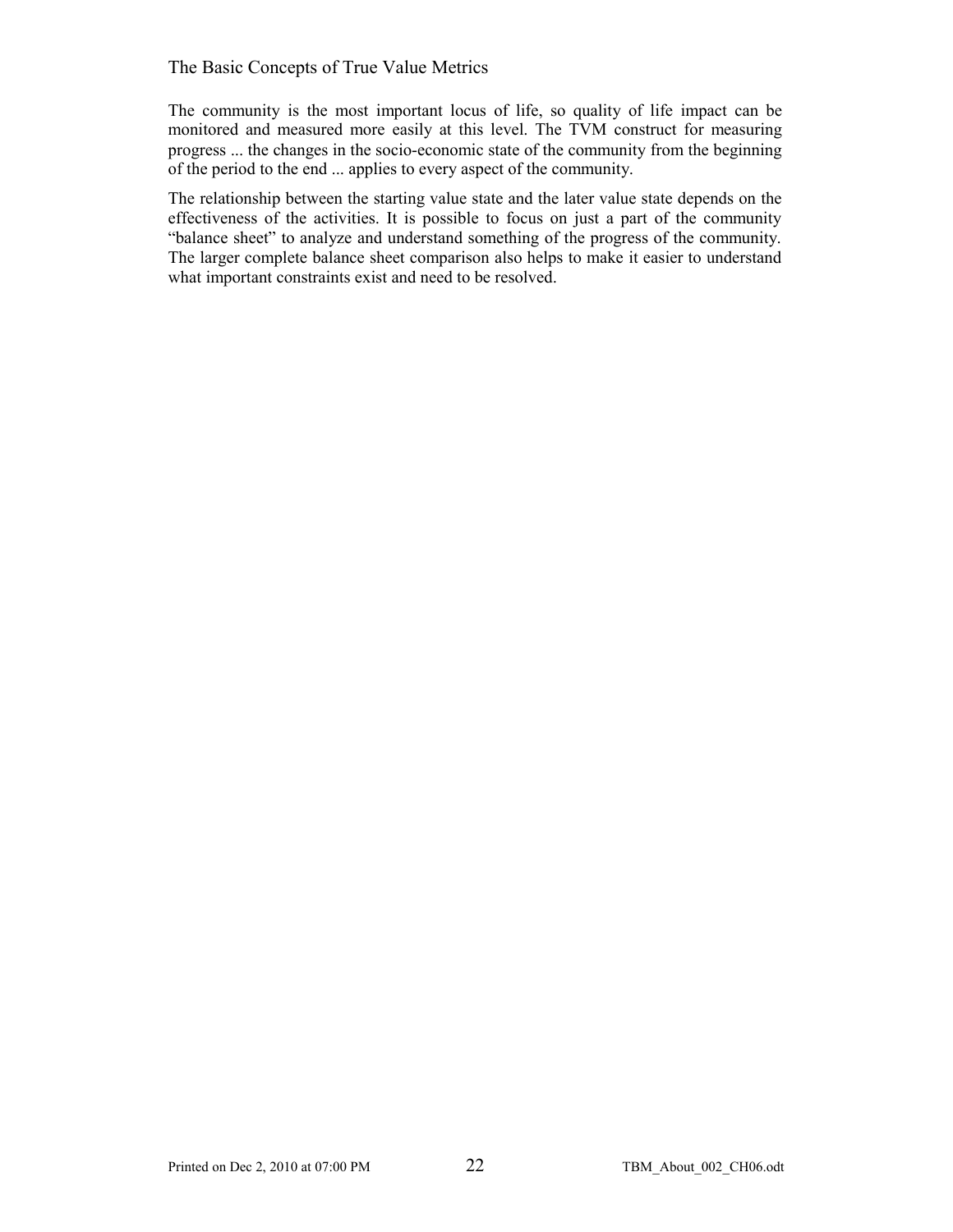## **Individuals and Families**

## **A People and Family Perspective Where quality of life really matters The individual**

People centric analysis is probably the most desirable … but it is not easy, and is not desirable. The data needed may only be obtained by detailed probing into matters that are best left private and left within the family.

Though people centric analysis as the main method of analysis is impractical … thinking about impact on people is important. Individuals and families are a very important piece of the structure of society, and it is useful to remember this, even though the main metrics recommended in TVM are at the activity level and the community level rather than with the individual and in the family.

## **The family**

The dynamic of an individual and the dynamic of a family are different. Part of this is gender … part of this is age … and part culture … and other things as well.

The goal is to improve quality of life … and this is done when both the individual and the family are progressing. And when individuals and families are making progress, it is likely that the community as well will be making progress.

## **Dynamic of family … who helps who?**

A typical mulit-generational family has parents helping the children … and then at another stage in the evolution of the family, the children looking after their parents.

But there is also what happens in terms of the members of the family helping the community … and the community helping the members of the family.

People are both consumers and they are producers. There is community progress when families are able to produce more than they consume … and there is family progress at the same time. This is a sustaining community.

## **People as population**

Population demographics are an important part of the value calculation for a community. Needs are a function of population … and the satisfaction of needs is another function of population. Human resources … people … are the core of everything. Quality of life is a metric that has no meaning without people. People have critical basic needs without which people do not live. A functional society should make it possible for basic needs to be satisfied without any value diminution for society as a whole.

## **People in the balance sheet**

Because people are an asset, they are an important part of the value balance sheet and state of the community.